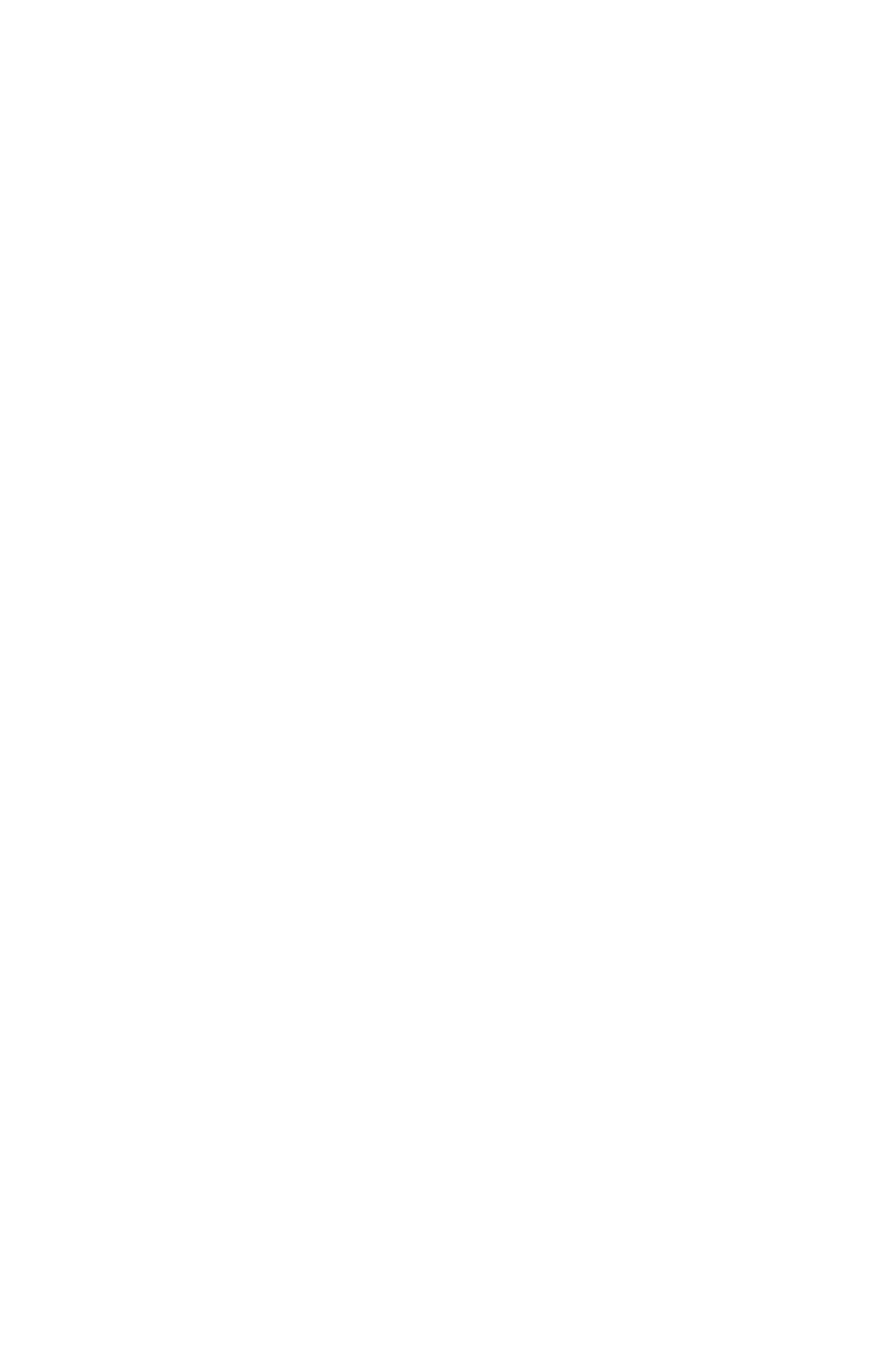## **Metal Implant Allergy and Immuno-Allergological Compatibility Aspects of Ceramic Materials**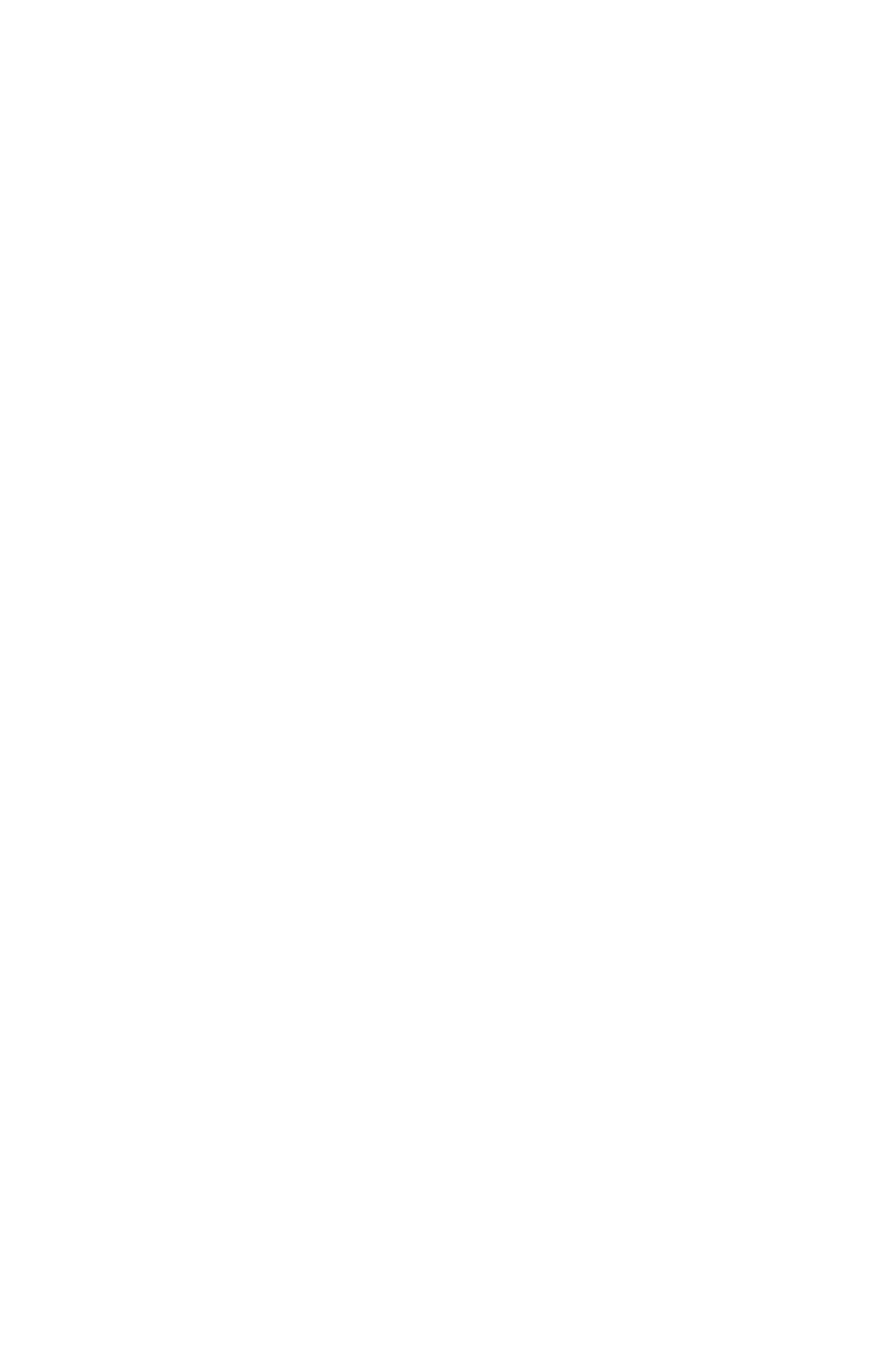P. Thomas, G. Roider, A. Beraudi, D. de Pasquale, B. Bordini, S. Catalani, S. Stea, A. Toni, S. Usbeck, and B. Summer

## **Metal Implant Allergy and Immuno-Allergological Compatibility Aspects of Ceramic Materials**

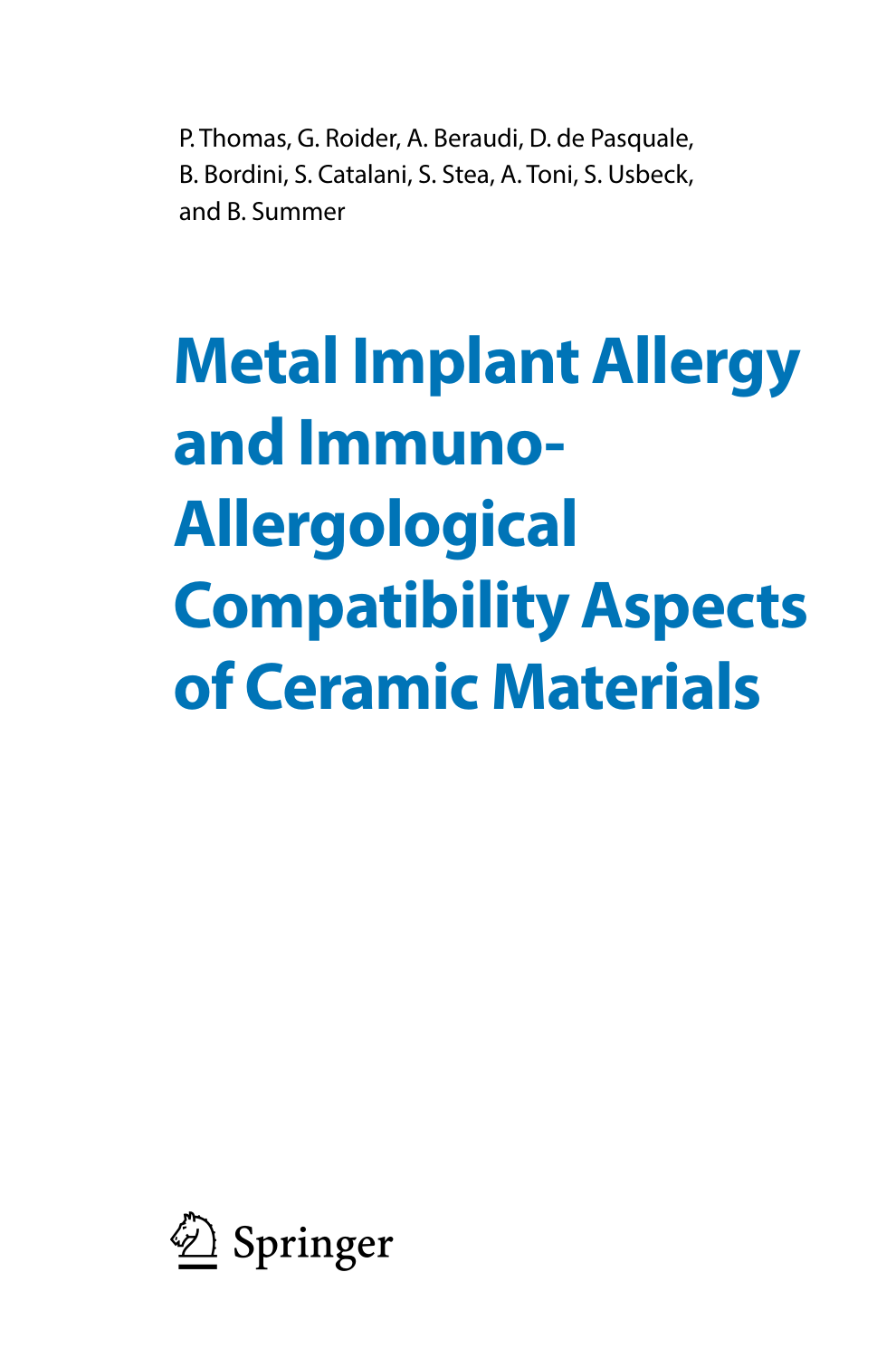**Prof. Dr. Peter Thomas** Clinic for Dermatology and Allergology Ludwig-Maximilians-University Munich Frauenlobstraße 9–11 D-80337 Munich

**Sylvia Usbeck**

CeramTec GmbH CeramTec Platz 1–9 D-73207 Plochingen **Dr. Susanna Stea** Medical Technology Laboratory Rizzoli Orthopaedic Institute Via di Barbiano, 1/10 I-40136 Bologna, Italy

see website: www.biolox.com/clinical-guides/

DOI 10.1007/978-3-662-47440-2

ISBN 978-3-662-47439-6 ISBN 978-3-662-47440-2 (eBook)

#### **Springer Medizin**

© Springer-Verlag Berlin Heidelberg 2015

This work is subject to copyright. All rights are reserved by the Publisher, whether the whole or part of the material is concerned, specifically the rights of translation, reprinting, reuse of illustrations, recitation, broadcasting, reproduction on microfilms or in any other physical way, and transmission or information storage and retrieval, electronic adaptation, computer software, or by similar or dissimilar methodology now known or hereafter developed. Exempted from this legal reservation are brief excerpts in connection with reviews or scholarly analysis or material supplied specifically for the purpose of being entered and executed on a computer system, for exclusive use by the purchaser of the work. Duplication of this publication or parts thereof is permitted only under the provisions of the Copyright Law of the Publisher's location, in its current version, and permission for use must always be obtained from Springer. Permissions for use may be obtained through RightsLink at the Copyright Clearance Center. Violations are liable to prosecution under the respective Copyright Law.

The use of general descriptive names, registered names, trademarks, service marks, etc. in this publication does not imply, even in the absence of a specific statement, that such names are exempt from the relevant protective laws and regulations and therefore free for general use. While the advice and information in this book are believed to be true and accurate at the date of publication, neither the authors nor the editors nor the publisher can accept any legal responsibility for any errors or omissions that may be made. The publisher makes no warranty, express or implied, with respect to the material contained herein.

Planning: Carola Herzberg Cover Design: deblik Berlin Cover Illustration (collage): © CeramTec GmbH, © Fotolia Production: Fotosatz-Service Köhler GmbH – Reinhold Schöberl, Würzburg

Printed on acid-free paper

Springer Medizin is brand of Springer Springer is part of Springer Science+Business Media (www.springer.com)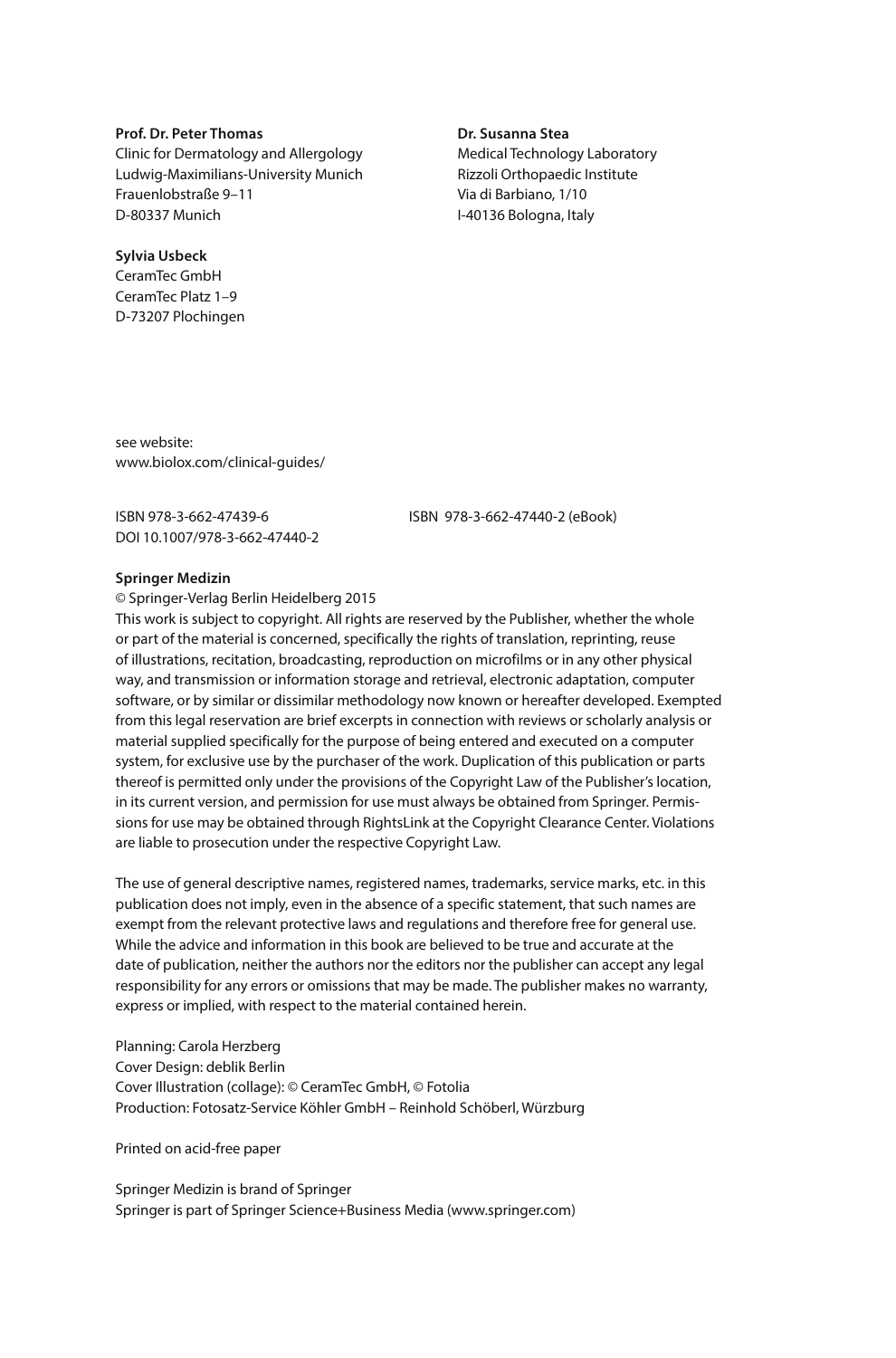## **Preface**

The growing number of endoprostheses reflects not only the demographical changes with a rising proportion of the elderly within the population but also the growing number of young people getting implants.

Besides optimizing mechanical properties, tissue integration and tribology of metal implants, biocompatibility of implant materials with respect to long-term efficacy will become more significant. Nickel, chromium and cobalt or bone cement components might trigger contact allergies and thus in turn may lead to implant incompatibility. This possibility highlights potential local and systemic adverse reactions of released implant components .

Ceramic implants are often used in patients with hypersensitivities. Trial results of two research groups that studied immuno-allergological compatibility of ceramic materials will be presented in this clinical guide.

The guide presents background information and recommendations on how to proceed in patients with suspected implant allergies since the diagnostic criteria of implant-associated allergies have not yet been defined.

Patient history and clinical findings, in addition to test results must be considered in context.

For the first time, a clinical algorithm has been developed for procedures in clinical practice when an implant allergy is suspected. The algorithm is presented as a laminated insert. The flow chart contains additional information on the histopathological particle algorithm, according to Krenn.

Enhancement of clinical-allergological diagnostic tools and interdisciplinary research approaches will help improve future patient care.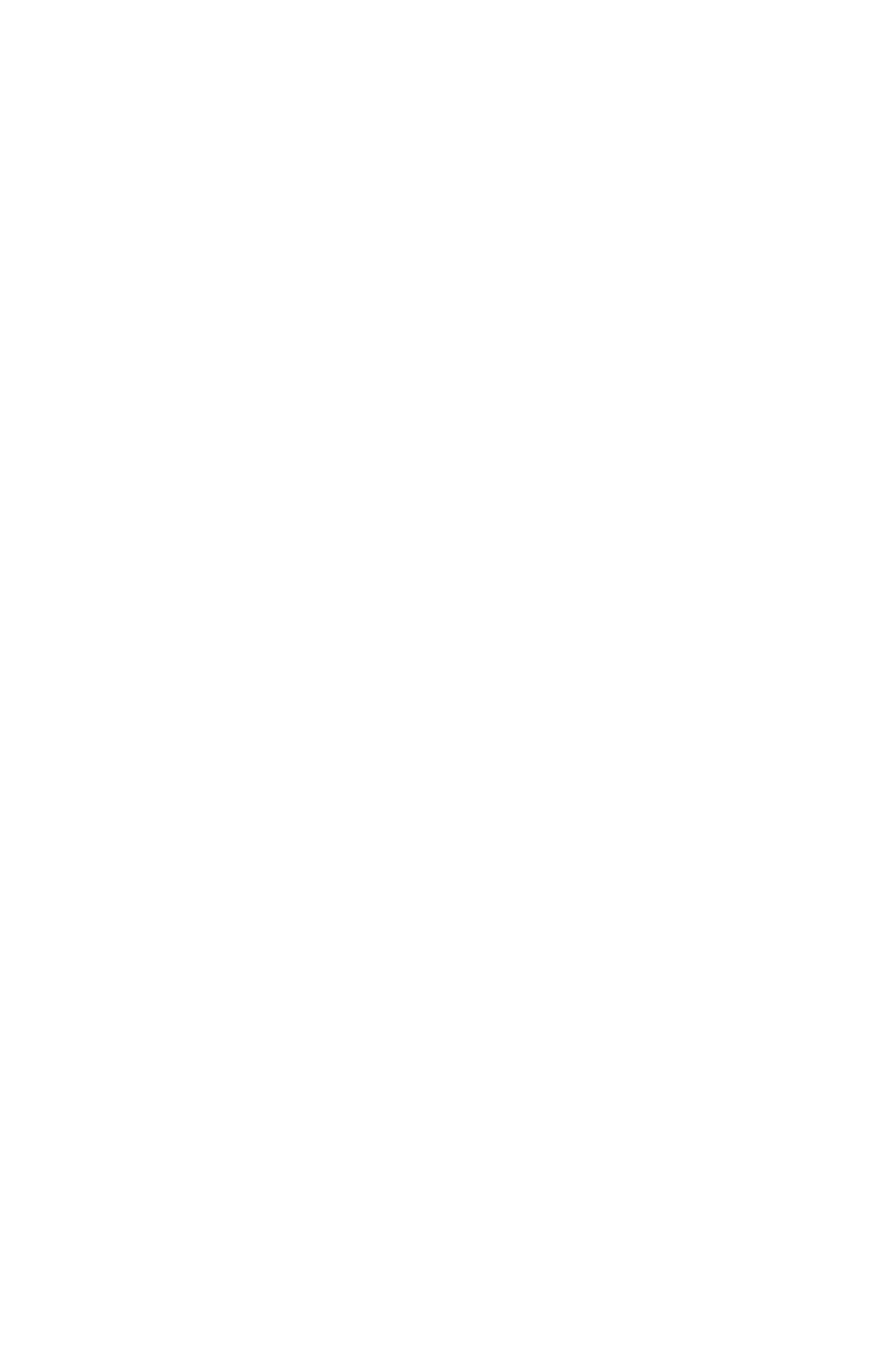### **Author**



#### **Peter Thomas, MD, PhD, professor of dermatology and allergology**

Peter Thomas was born on March 5, 1956, in Augsburg-Göggingen, Germany, and completed his study in medicine at the Ludwig-Maximilians-University in Munich (Germany). He spent two years in the USA as a research fellow in the Department of Immunology at the Johns Hopkins University in Baltimore, Maryland, and the La Jolla Institute for Allergy and Immunology in California.

Thomas specialized in allergology, environmental medicine and problem-based learning (Harvard Medical School). For the last 15 years, Thomas has dedicated his research to metal implant hypersensitivity. Along with his team, he offers special consultation hours on implant hypersensitivity which more than 1,000 patients with allergic reactions to implants or suspected allergies have attended.

#### Peter Thomas

- $\blacksquare$  is an internationally renown allergologist/dermatologist
- $\blacksquare$  works with an interdisciplinary team
- $\blacksquare$  is an expert allergologist for the German Society of Orthopaedics and Orthopaedic Surgery (DGOOC) and German Society of Dental, Oral and Orthodontic Implantology (DGI)
- $\blacksquare$  offers special consultation for patients with implant allergies
- 4 provides professional training of med school students and medical personnel
- 4 reviews articles for ten medical journals and several research foundations
- $\blacksquare$  developed a diagnostic algorithm for patients with suspected implant allergies
- 4 published more than 100 original scientific papers
- 4 contributed articles to 42 textbooks
- **has won three research awards**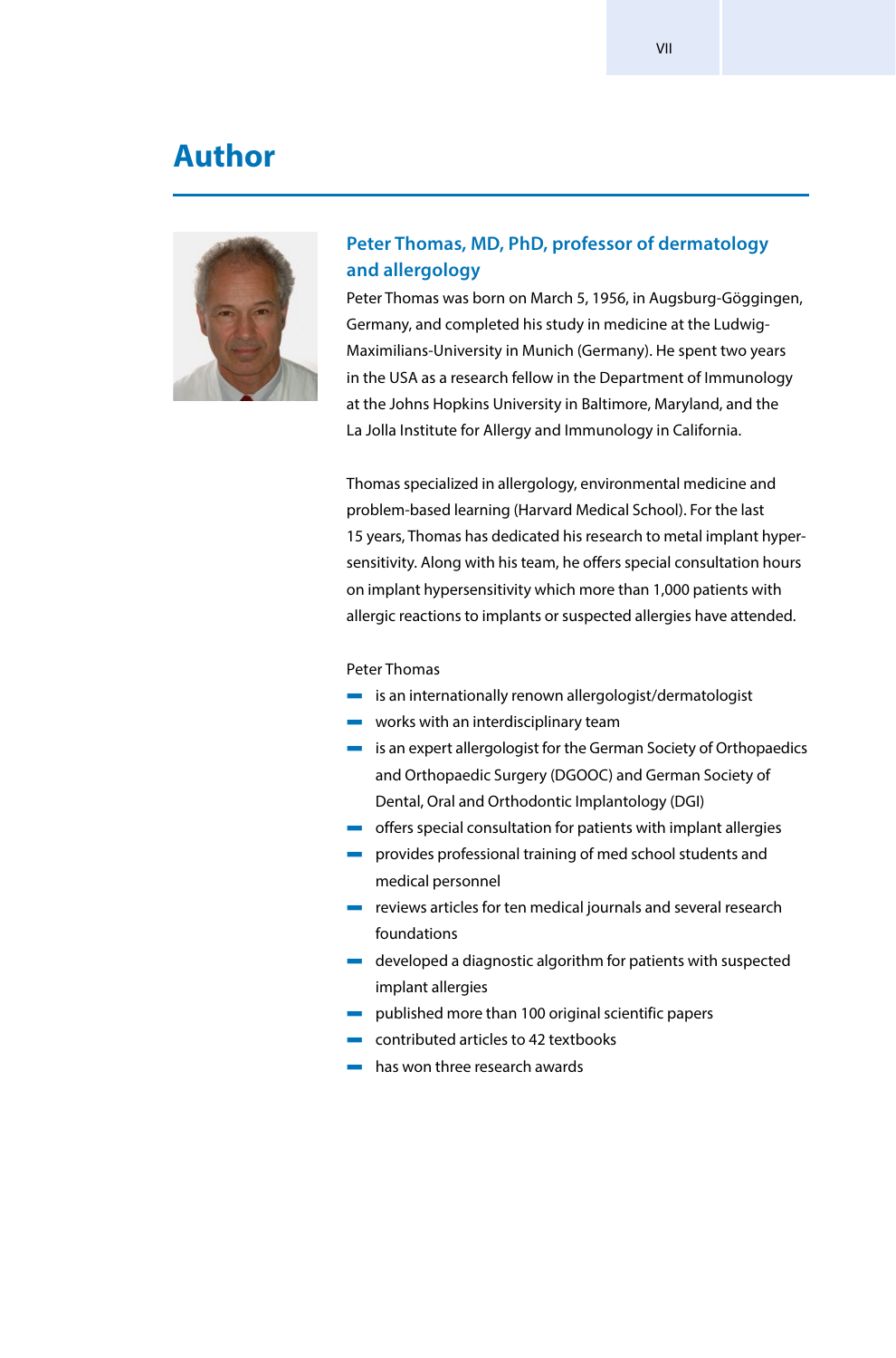Along with Marc Thomsen, MD, PhD, Thomas leads the Implant Allergy Working Group of the DGOOC for which he also acts as an expert allergologist. Thomas is a member of seven medical societies. He also is the lead author of the interdisciplinary statement on implant allergy published in 2008 by the DGOOC, the German Contact Dermatitis Research Group (DKG) and the German Society for Allergology and Clinical Immunology (DGAKI).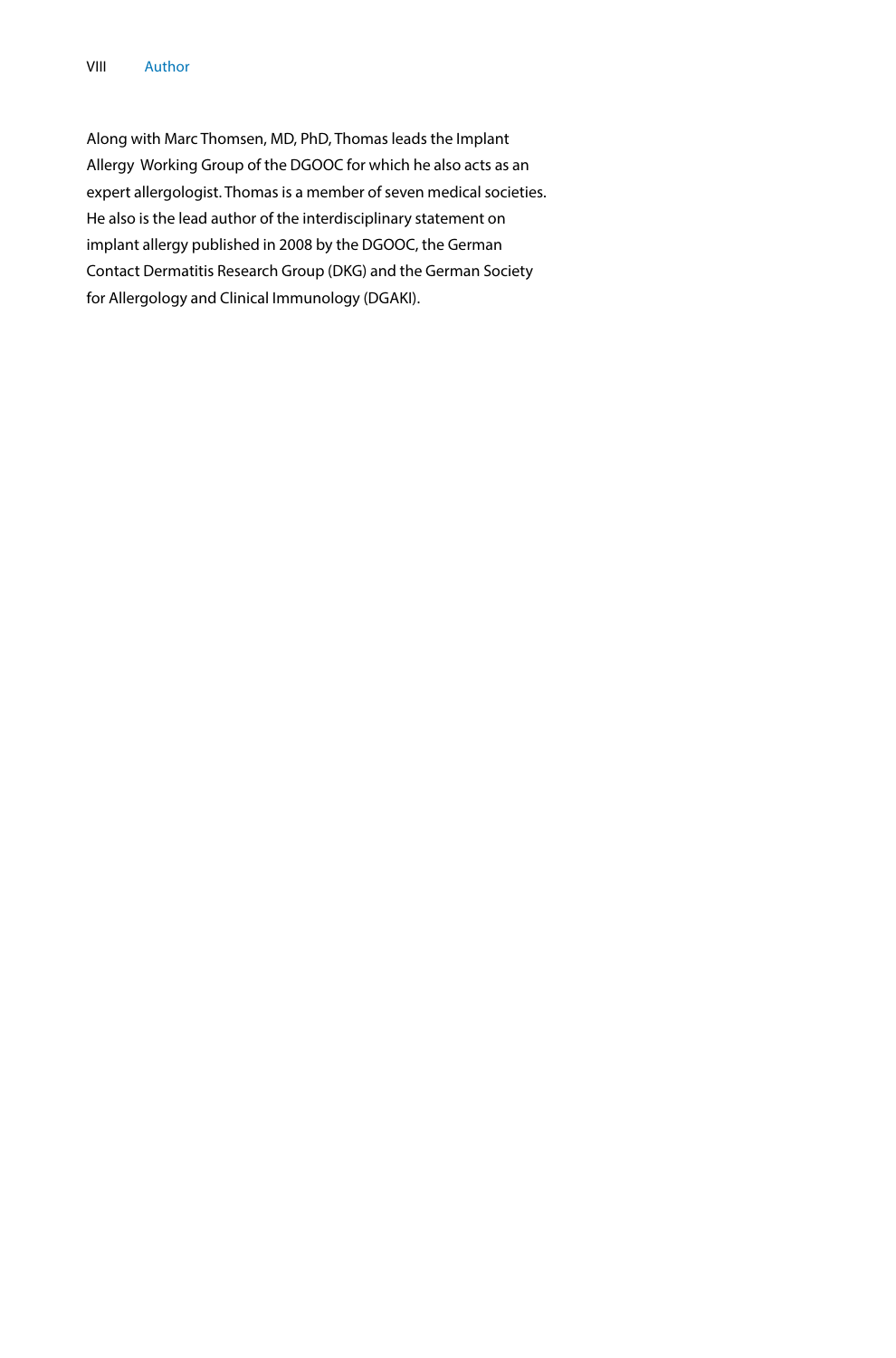

#### **Susanna Stea, PhD, biologist and researcher**

Susanna Stea was born on March 9, 1959, in Bologna (Italy). She studied biology at the University of Bologna, Italy, and graduated in 1981. Four years later, she earned her degree as a specialist in biochemistry and clinical chemistry at the University of Parma, Italy.

Her work experience includes assignments at the Rizzoli Orthopedic Institute, the Biocompatibility and the Medical Technology Laboratories. Today, she is responsible for the biological unit at the Medical Technology Lab in Bologna, where problems related to tissue reaction to orthopedic prostheses and mechanobiology of bone and bone cells are studied. The biology unit, headed by Stea, isolates wear particles of the synovial fluid from patients with prostheses and identifies the amount of metal ions in the hair of prosthesis patients. Further research is dedicated to bone histomorphometry, cytokines in the synovial fluid of prosthesis patients, histology of periprosthetic soft tissue, and in-vitro evaluation of bone homeostasis. Innovative technologies in search of prevention, diagnosis, treatment, monitoring and rehabilitation of musculoskeletal diseases are validated and transferred into clinical practice. The lab closely cooperates with the Department for Orthopedic Traumatology and Prosthetic Surgery and Revisions of Hip and Knee Implants.

Since 2009, Stea is in charge of post-marketing surveillance of orthopedic medical devices. She is further responsible for data collection of the Register of Orthopedic Implants of the Italian region Emilia-Romagna (RIPO) and runs the Register of Explanted Prostheses of the Rizzoli Institute (REPO).

Her teaching activities at the University of Bologna include specialized courses in biomaterials in prosthetic surgery and biomedical technology in articular reconstructive surgery.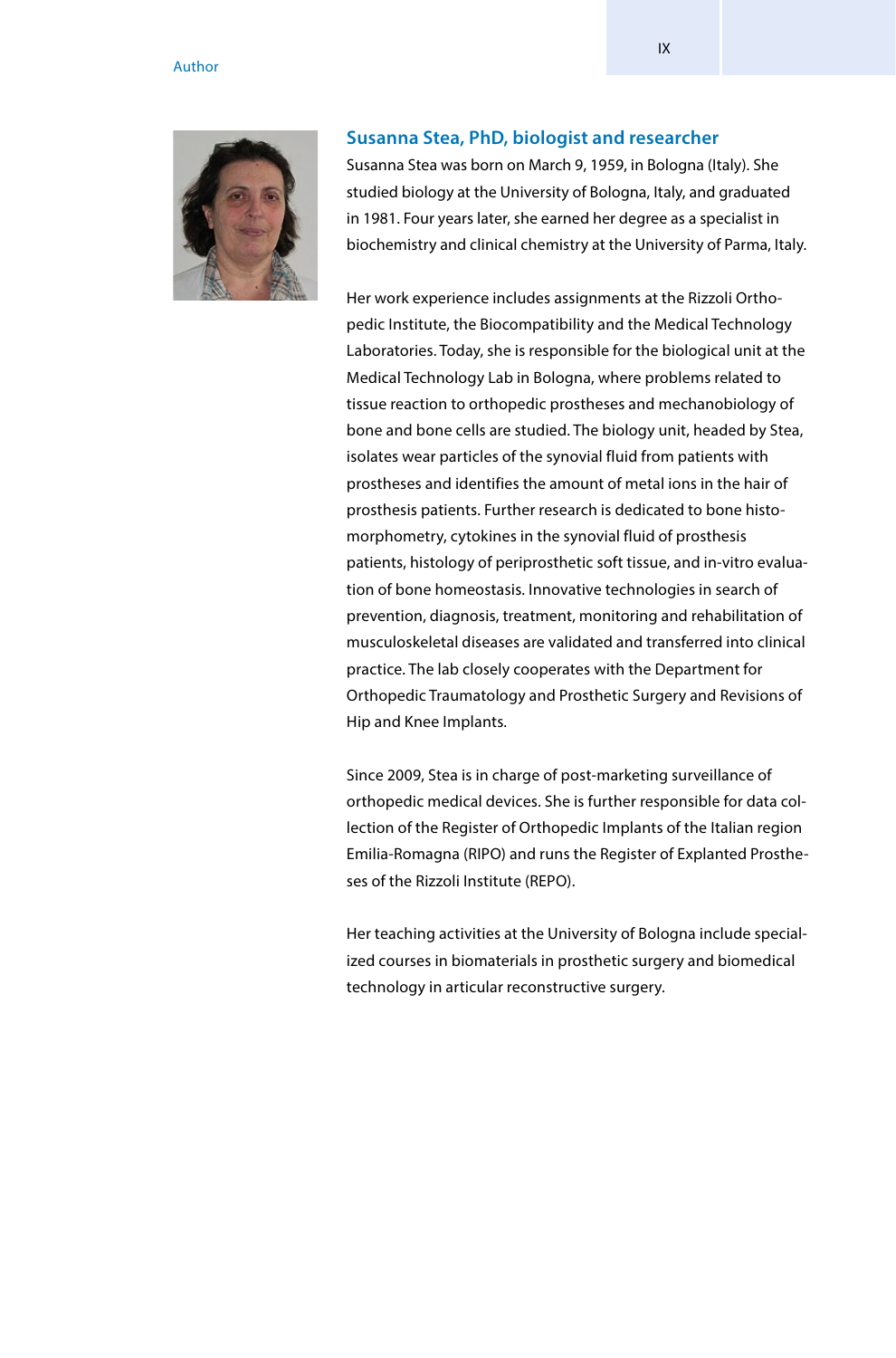## **Table of Content**

| Metal Implant Allergy and Immuno-Allergological                                     |  |  |  |
|-------------------------------------------------------------------------------------|--|--|--|
|                                                                                     |  |  |  |
| P. Thomas, G. Roider, A. Beraudi, D. de Pasquale, B. Bordini, S. Catalani, S. Stea, |  |  |  |
| A. Toni, S. Usbeck, and B. Summer                                                   |  |  |  |

#### **Level of Evidence: 2b**

| 1                       |                                                                                                            |
|-------------------------|------------------------------------------------------------------------------------------------------------|
| $\overline{2}$          | Diagnostic Steps in Suspected Implant Allergy (allergy and all contained all 200 million and 200 million 3 |
| 2.1                     |                                                                                                            |
| 2.2                     | Testing of Patients with Failed Arthroplasty  4                                                            |
| 2.3                     |                                                                                                            |
| 2.4                     |                                                                                                            |
| 2.5                     |                                                                                                            |
| $\overline{\mathbf{3}}$ | Immuno-allergological Properties of Alumina Ceramics In Vitro and In Vivo 6                                |
| 4                       | Immuno-allergological Compatibility of Ceramic Composite Material 10                                       |
| 4.1                     |                                                                                                            |
| 4.2                     | Evaluation of Ceramic Composite Material Under Physiologic Conditions In Vivo 14                           |
| 5                       | Use of Alternative Materials in Patients with Allergy to Implant Material                                  |
|                         |                                                                                                            |
| 6                       |                                                                                                            |
|                         |                                                                                                            |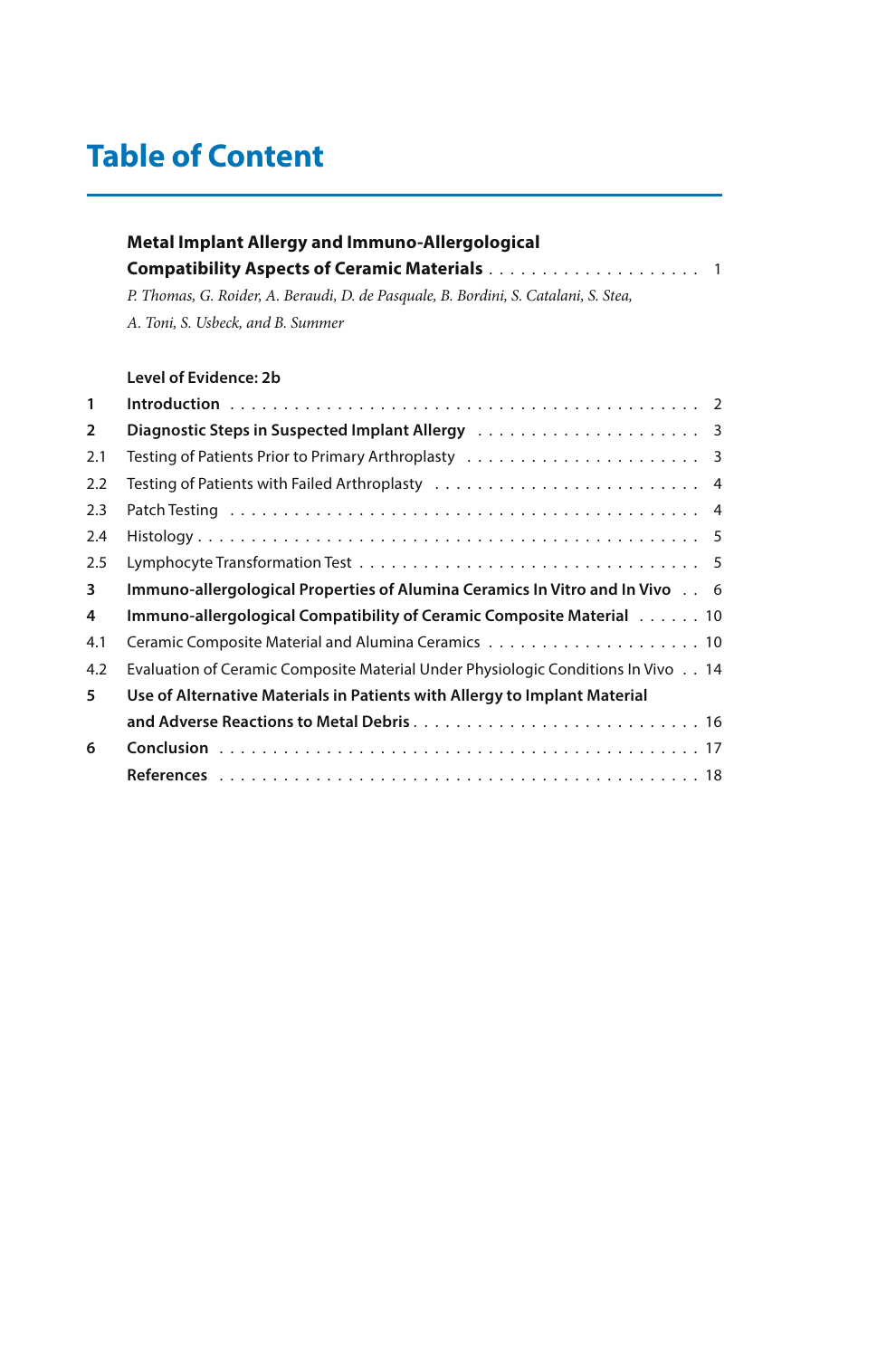## **Metal Implant Allergy and Immuno-Allergological Compatibility Aspects of Ceramic Materials**

1

*P. Thomas, G. Roider, A. Beraudi, D. de Pasquale, B. Bordini, S. Catalani, S. Stea, A. Toni, S. Usbeck, and B. Summer*

| $\mathbf{1}$   | Introduction - 2                                                                                                                  |
|----------------|-----------------------------------------------------------------------------------------------------------------------------------|
| $\overline{2}$ | Diagnostic Steps in Suspected Implant Allergy - 3                                                                                 |
| 2.1            | Testing of Patients Prior to Primary Arthroplasty $-3$                                                                            |
| 2.2            | Testing of Patients with Failed Arthroplasty - 4                                                                                  |
| 2.3            | Patch Testing $-4$                                                                                                                |
| 2.4            | Histology $-5$                                                                                                                    |
| 2.5            | Lymphocyte Transformation Test - 5                                                                                                |
| 3              | <b>Immuno-allergological Properties of Alumina Ceramics</b><br>In Vitro and In Vivo $-6$                                          |
| 4              | <b>Immuno-allergological Compatibility of</b><br><b>Ceramic Composite Material - 10</b>                                           |
| 4.1            | Ceramic Composite Material and Alumina Ceramics - 10                                                                              |
| 4.2            | <b>Evaluation of Ceramic Composite Material</b>                                                                                   |
|                | Under Physiologic Conditions In Vivo - 14                                                                                         |
| 5              | <b>Use of Alternative Materials in Patients with Allergy</b><br>to Implant Material and Adverse Reactions to<br>Metal Debris - 16 |
| 6              | Conclusion - 17                                                                                                                   |
|                | References - 18                                                                                                                   |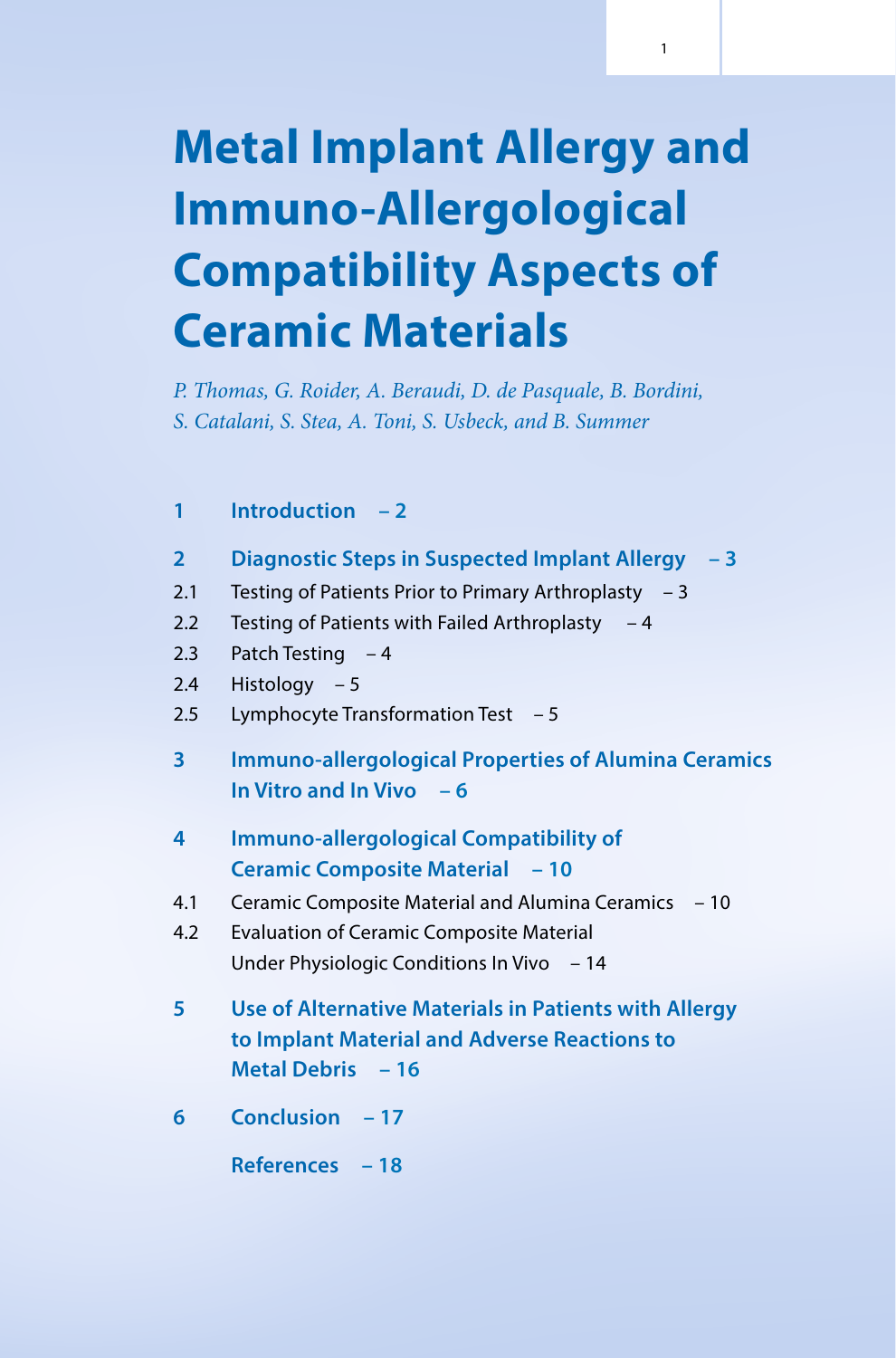#### **1 Introduction**

Contact allergy to nickel, cobalt, or chromium is frequent both in the work area and in private life [1]. In addition to articles of daily life, metal implants have also become a source of metal exposure. These include orthopedic–surgical implants as well as many implanted devices in other medical specialties. Allergic complications after insertion of metallic orthopedic implants encompass cutaneous changes such as eczema, urticaria, and impaired wound healing, but also extracutaneous reactions such as swelling, effusions, pain, and even loosening [2][3][4][5][6][7]. The aging population will lead to an increased use of metal implants, and consequently also to a growing number of implant failures and subsequent revision surgeries. In 2011 the numbers of total hip replacement (THR) and total knee replacement (TKR) procedures were reported to be 465,034 and 702,415 in the USA, respectively, and 232,320 and 168,486 in Germany [8]. With the rate of complication-related revision surgery at approximately 9%, the significance of metal implant allergy in the outcome of arthroplasty is receiving increasing attention.

Since the early reports on patients with *cutaneous* reactions to metal orthopedic implants in the 1960s [9], metal implant hypersensitivity has been a concern for orthopedic surgeons. Over the years a growing number of such reports on dermatitis – but also vasculitis-like reaction or even urticaria – in association with orthopedic implants were published [10][11][12][13][14]. The temporal and clinical course of symptoms before and after removal of the implants emphasizes the link between metal hypersensitivity and allergic skin reactions associated with metal implants. *Noncutaneous* complications such as recurrent pain, effusion, loosening, and reduced range of motion are not specific for a given etiology. However, especially in patients with knee arthroplasty, such symptoms – after exclusion of infection and mechanical reasons – can be associated with metal allergy [4] [15][16]. Predominantly pain – but also recurrent effusions, reduced range of motion, and aseptic loosening – was noted in a series of 200 patients with complications as compared with 100 symptom-free arthroplasty patients. Again, higher rates of metal sensitization were observed in the group with the complications [17]. Cases of failed arthroplasty are more easily linked to allergy if, in addition to metal allergy, peri-implant lymphocytic inflammation is seen. In a series of 16 patients with failed metal-on-metal (MoM) hip arthroplasty and peri-implant lymphocytic inflammation, 13 were identified as metal allergic (defined as positive patch test or lymphocyte transformation test or both) [18]. However, the extent to which aseptic loosening, pain, or periarticular fibrosis ("arthrofibrosis") may be caused by metal allergy is still an open question. Finally, there are also reports on patients with well-performing arthroplasty despite a known metal allergy [19][20]. Thus, in noncutaneous complications related to arthroplasty a series of elicitors (including mechanical or infectious etiology) have to be excluded first [21]. Accordingly, metal hypersensitivity is often a diagnosis of exclusion and it is considered only after infection, implant malposition, instability, and fractures have been ruled out [22]. Over the years, knowledge on adverse reactions to metallic implants has been growing. Foreign-body-like reactions to metallic and polyethylene wear particles were a focus of interest for many years [23]. Other aspects include: the partly necrotic inflammatory pseudotumor formation to MoM coupling [24];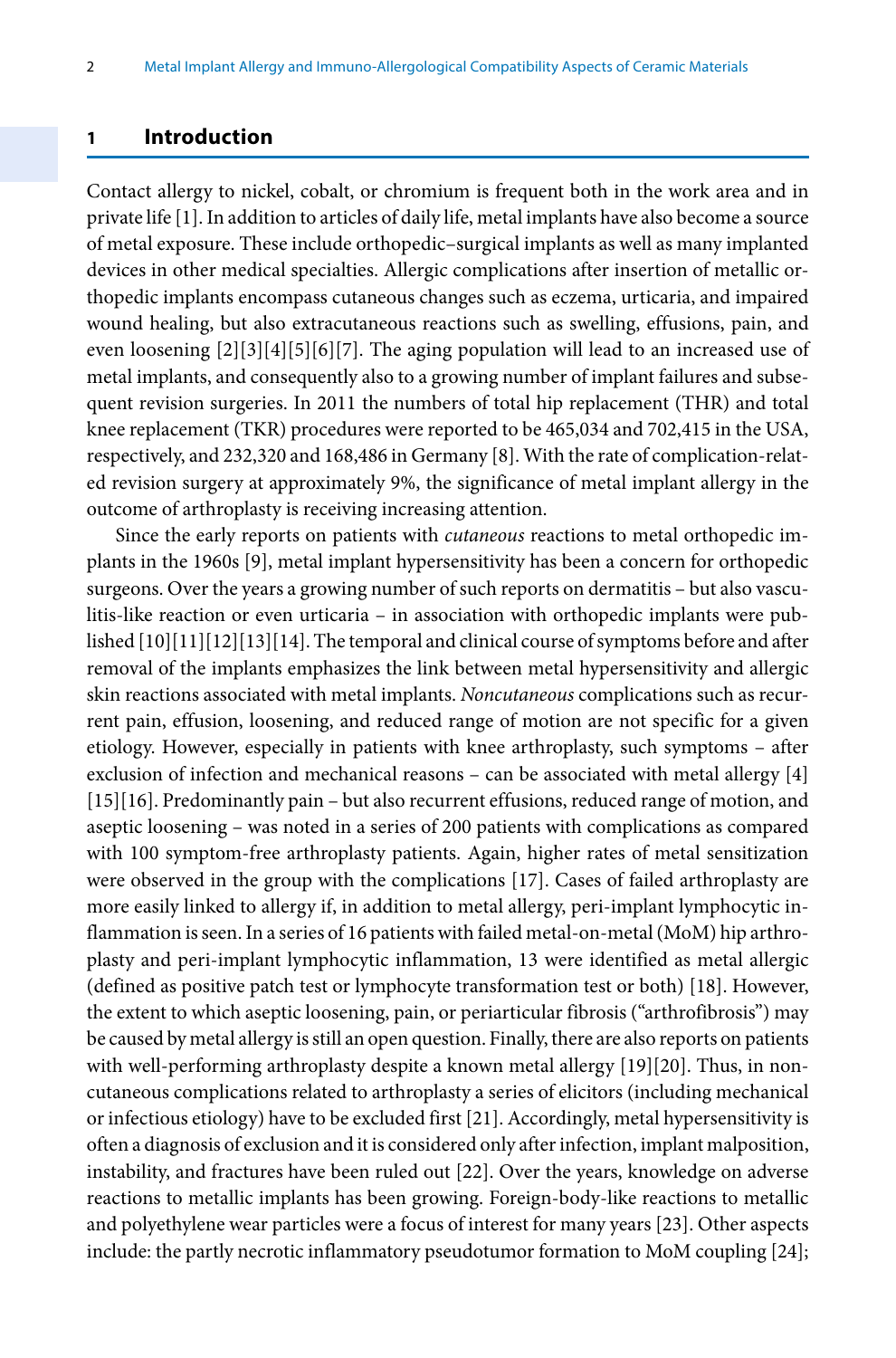the corrosion at the head–neck taper as a cause of adverse local reactions [25][26]; and the direct in vivo inflammatory cell-induced corrosion of CoCrMo alloy implant surfaces [27]. As early as in 2008, the German societies for allergy and orthopedic surgery advised in an interdisciplinary statement on metal implant allergy against MoM hip arthroplasty in patients with metal allergy [6]. Two years later, the British Health Agency (MHRA) placed all MoM bearings under supervision with a "medical device alert" [28]. In the meantime, there production of two models has been halted because of complications, and the U.S. Food and Drug Administration (FDA) published a report in 2013 entitled "Concerns about metal-on-metal hip implants" [29]. Registry data may provide additional information on metal sensitivity: For the first time, the Australian arthroplasty registry listed "metal sensitivity" as a reason for revision. In the 2012 report, this was indicated in about 0.9% of the revised shoulder endoprostheses and 5.7% of the revised total hip arthroplasties [30]. In the 2013 report, the term "metal sensitivity" was changed to "metal-related pathology."

#### **2 Diagnostic Steps in Suspected Implant Allergy**

Several research groups are working on the topic "implant allergy." Correspondingly, there are somewhat differing opinions on diagnostic approaches [31][32][33][34]. The Danish research group led by Jacob P. Thyssen has recommended extensive patch testing to clarify intolerance reactions (including previously not widely evaluated metal preparations) [35]. Donatella Granchi and coworkers from Bologna commented on "metal hypersensitivity testing in patients undergoing joint replacement" based on 22 publications [3]. She points to the limitations of allergy testing: Patients with implant failure as compared with those who have stable implant present more frequently with metal allergy, but this does not prove a causal relationship. In summary it can be stated, however, that the two most common methods of testing for metal sensitivity are (in vivo) skin patch testing and (in vitro) the lymphocyte transformation test (LTT).

Theoretically, testing could be done in patients undergoing their first implantation or in patients with metallic implant failure [36].

#### **2.1 Testing of Patients Prior to Primary Arthroplasty**

"Prophylactic–prophetic" compatibility patch testing should not be performed, since "the patch test is not suitable to predict the development of allergic contact dermatitis (in the sense of a 'prophetic testing')" [37]. Only with a history of previous complications/suspected allergic reactions to metals or acrylates can a possible metal allergy or potential allergy to bone cement components be clarified.  $\Box$  Fig. 1 summarizes this strategy.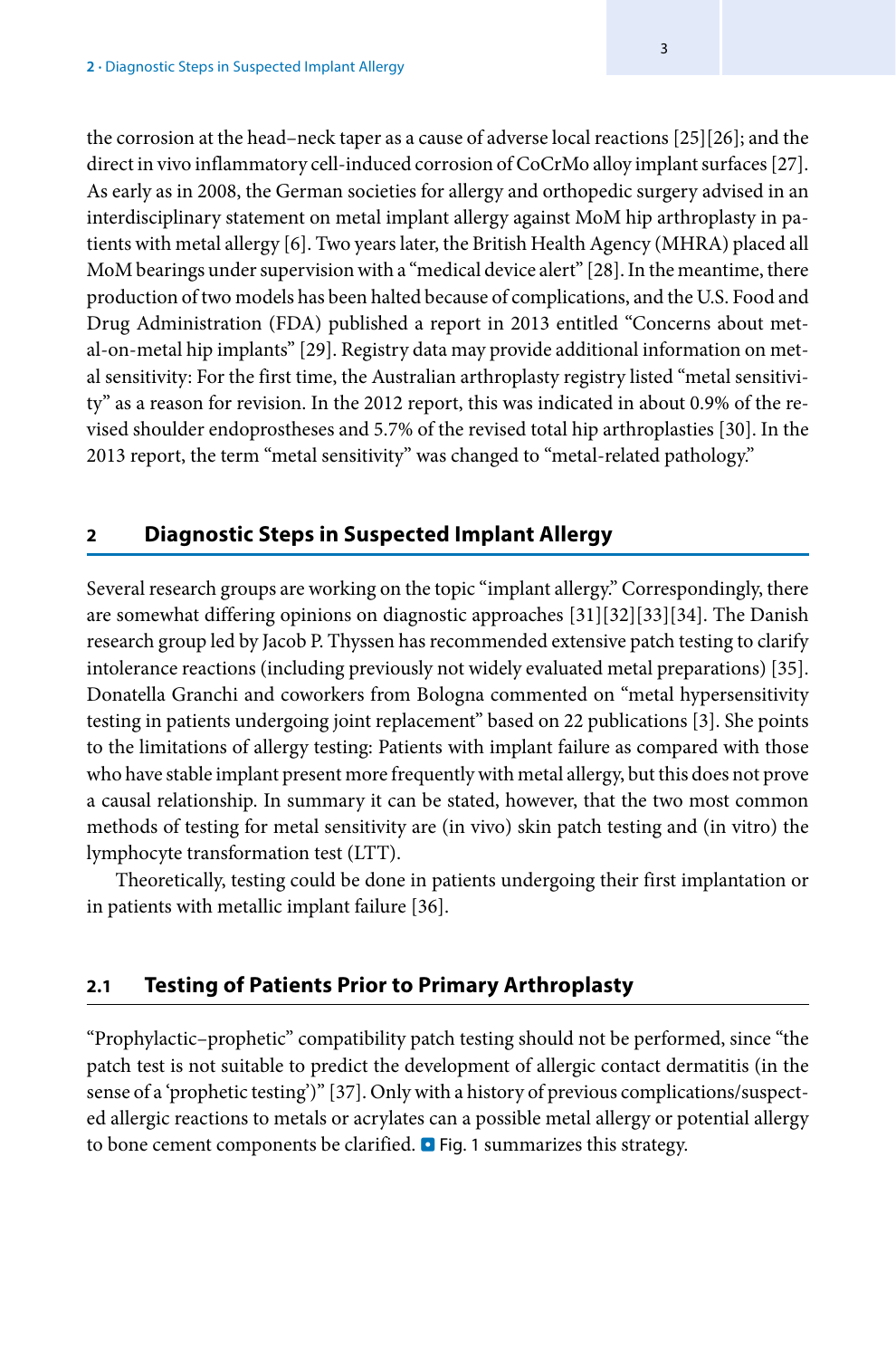

**D** Fig. 1 Flowchart for the evaluation of potential allergy prior to primary arthroplasty (for details, see text)

#### **2.2 Testing of Patients with Failed Arthroplasty**

After exclusion of the most frequent differential diagnoses (such as infection) by the supervising orthopedic surgeon, but also by the dermatologist in the case of skin eruptions (such as psoriasis), the patch test is performed. Histology can help characterize peri-implant inflammation – in particular to exclude infection. A T-cell metal sensitivity can also be investigated using LTT. This is, however, still restricted to scientific laboratories that evaluate the results critically case by case for clinical relevance [6].  $\blacksquare$  Fig. 2 presents an algorithm of the diagnostic steps. The proper evaluation of potential allergy begins with a detailed history (e.g., intolerance reaction to metallic items, to acrylate-based dental materials).

#### **2.3 Patch Testing**

The standard testing series includes nickel, chromium, and cobalt preparations, which are common implant components. There is still no official consensus on bone cement testing. The bone cement testing series of the Munich allergy group encompasses: gentamicin sulfate, benzoyl peroxide, hydroquinone, 2-hydroxyethylmethacrylate, copper-(II)-sulfate, methyl methacrylate, and *N*, *N*-dimethyl-*p*-toluidine. Additional metal preparations are available, but not yet standardized – and their use should be critically decided case by case [18]. It is useful to also perform a late patch test reading after 1 week. Even when a positive reaction is found, it is mandatory that the clinical relevance of the test results be evaluated.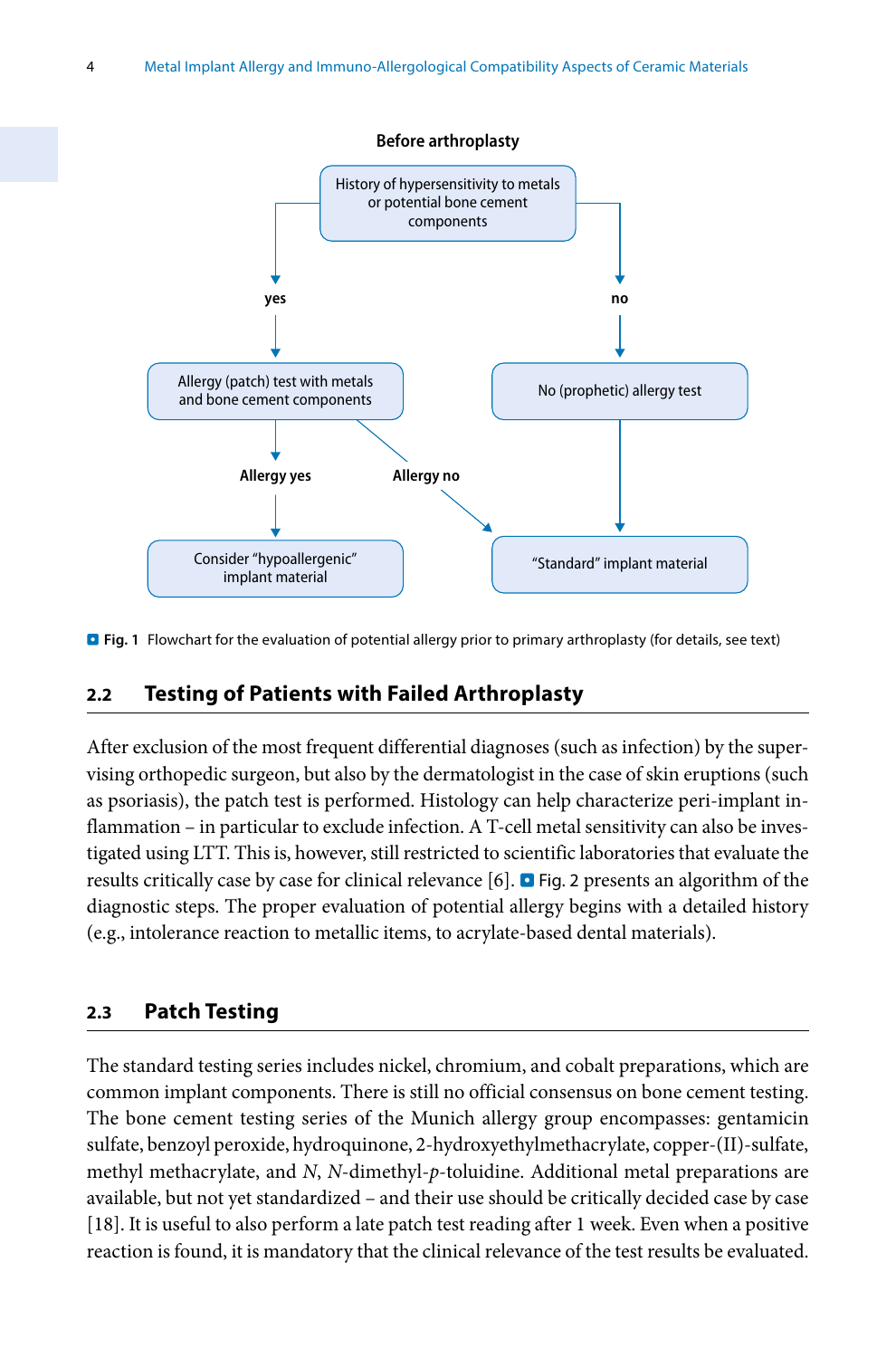#### **2.4 Histology**

A consensus classification [38] describes four types of reactions of periprosthetic membranes: a foreign-body-like response (type I), a granulocyte-dominated infectious type (type II), a mixture of type I and II (combined type, type III), and a paucicellular fibrotic reaction (type IV, indifferent type). This has recently been completed by a particle algorithm by Veit Krenn et al. showing various reaction patterns also in relation to a composition of particles [39] (see loose insert). Periprosthetic lymphocytic infiltrates might indicate hyper-reactivity, but histological characteristics of metal allergy-induced periprosthetic hypersensitivity are still to be defined. The analysis of the local cytokine pattern might further clarify this issue [40]. Thus, different peri-implant inflammation patterns are described apart from a foreign-body reaction: particle-induced inflammasome activation [38], lymphocytic inflammation [38][40], and differential lymphocytic activation patterns [41].

#### **2.5 Lymphocyte Transformation Test**

This scientific test uses the antigen-induced (T cell) proliferation in relation to the baseline proliferation of unstimulated cultures and gives a stimulation index (SI) as a read-out. We have, like other laboratory groups, set the detection limit for sensitization at SI > 3 [42] and give interpretation only in view of other diagnostic parameters. If critically evaluated, the LTT is a complementary method, for example, when investigating a suspected allergic drug reaction [43]. However, LTT sensitization does not necessarily mean disease-causing hypersensitivity [44][45]. Even for the predominant "allergen" nickel, quality assessments of LTT procedures are very rare [44][45]. Accordingly, the Robert Koch Institute does not generally recommend the LTT [44]. On the other hand, several research groups are using LTT to assess "metal sensitization" in arthroplasty patients [31][46]. Future development steps [47] and a follow-up study with evaluation of the clinical relevance of LTT results can lead to LTT optimization.

#### **Take-Home-Message**

- 5 "Prophylactic" patch testing of implant compatibility in patients prior to primary arthroplasty should not be performed
- 5 Combined evaluation of medical history, clinical findings, patch testing, and histology
- $-$  Patch testing in patients with failed arthroplasty after exclusion of the differential diagnoses
- $-$  Histology is recommended to characterize peri-implant lymphocytic inflammation
- 5 LLT must be carefully interpreted in the context of additional information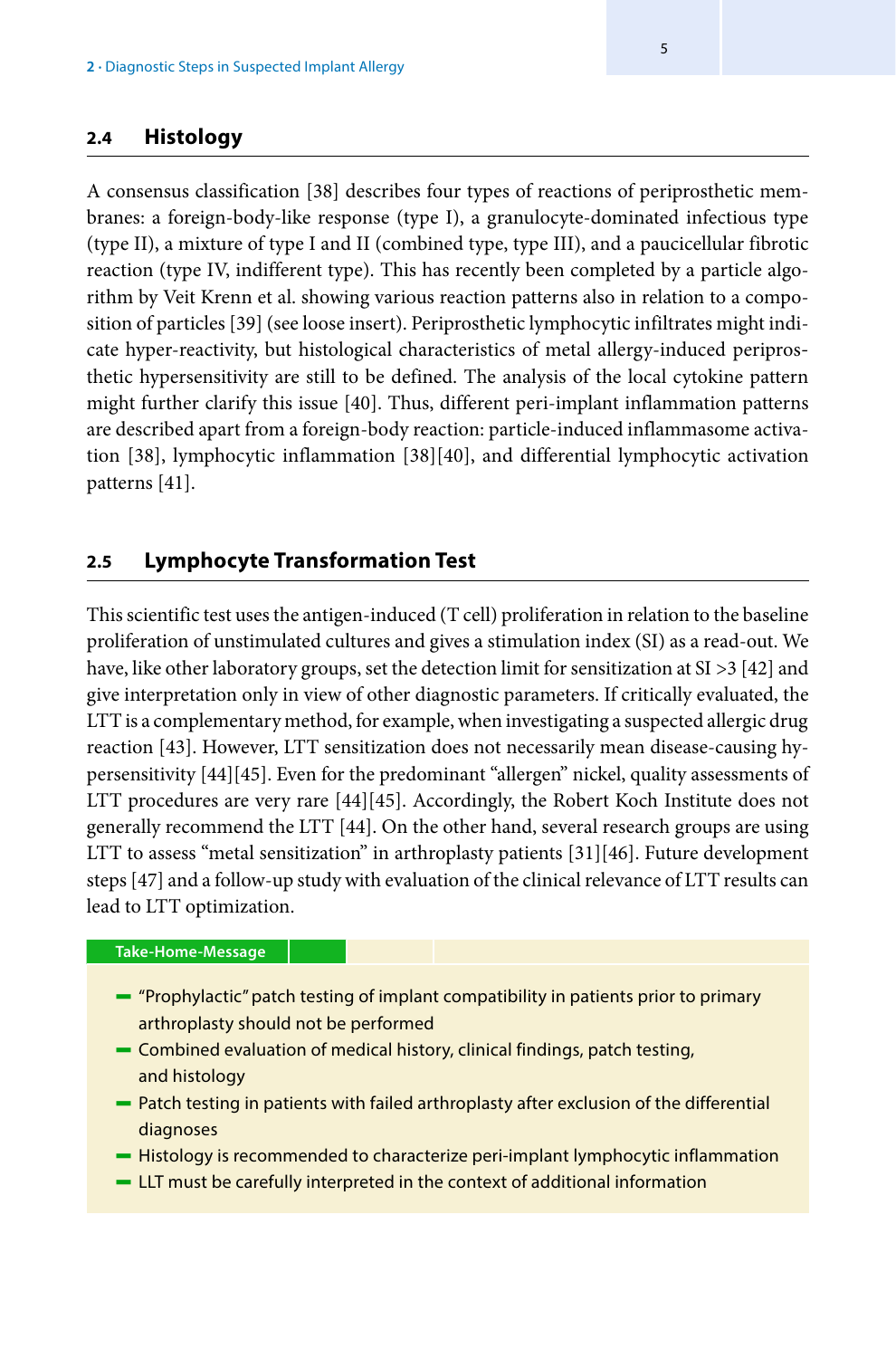

**D. Fig. 2** Flowchart for the evaluation of potential allergy in arthroplasty with complications (for details, see text)

#### **3 Immuno-allergological Properties of Alumina Ceramics In Vitro and In Vivo**

To assess the immuno-allergological properties of alumina ceramic materials (Biolox® forte), in vitro and in vivo studies were performed in the Clinic for Dermatology and Allergology of the Ludwig Maximilians University, Munich [48]. The aim was to evaluate whether:

- $\blacksquare$  There was any (allergic) patch test reaction to ceramic material in individuals with other allergies (e.g., also to metals)
- $\blacksquare$  The presence of ceramic discs would alter in vitro proliferative and cytokine response of human peripheral blood mononuclear cells in a cell culture model

Patch testing was done in a consecutive series of 250 patients visiting the clinic. The patch test was applied on the patient's back using a European standard series of 30 allergens (Hermal, Reinbek, Germany) supplemented by a sterilized ceramic disc  $(A<sub>2</sub>O<sub>3</sub>-Biolox<sup>®</sup>$ forte, CeramTec, Plochingen, Germany). The reactions were evaluated according to standard procedure on days 3 and 4 [37]. Nickel was the most frequent allergen with 17.2% positive reactions. None of the patients reacted to the Biolox®forte discs. The results are summarized in **D** Tab. 1.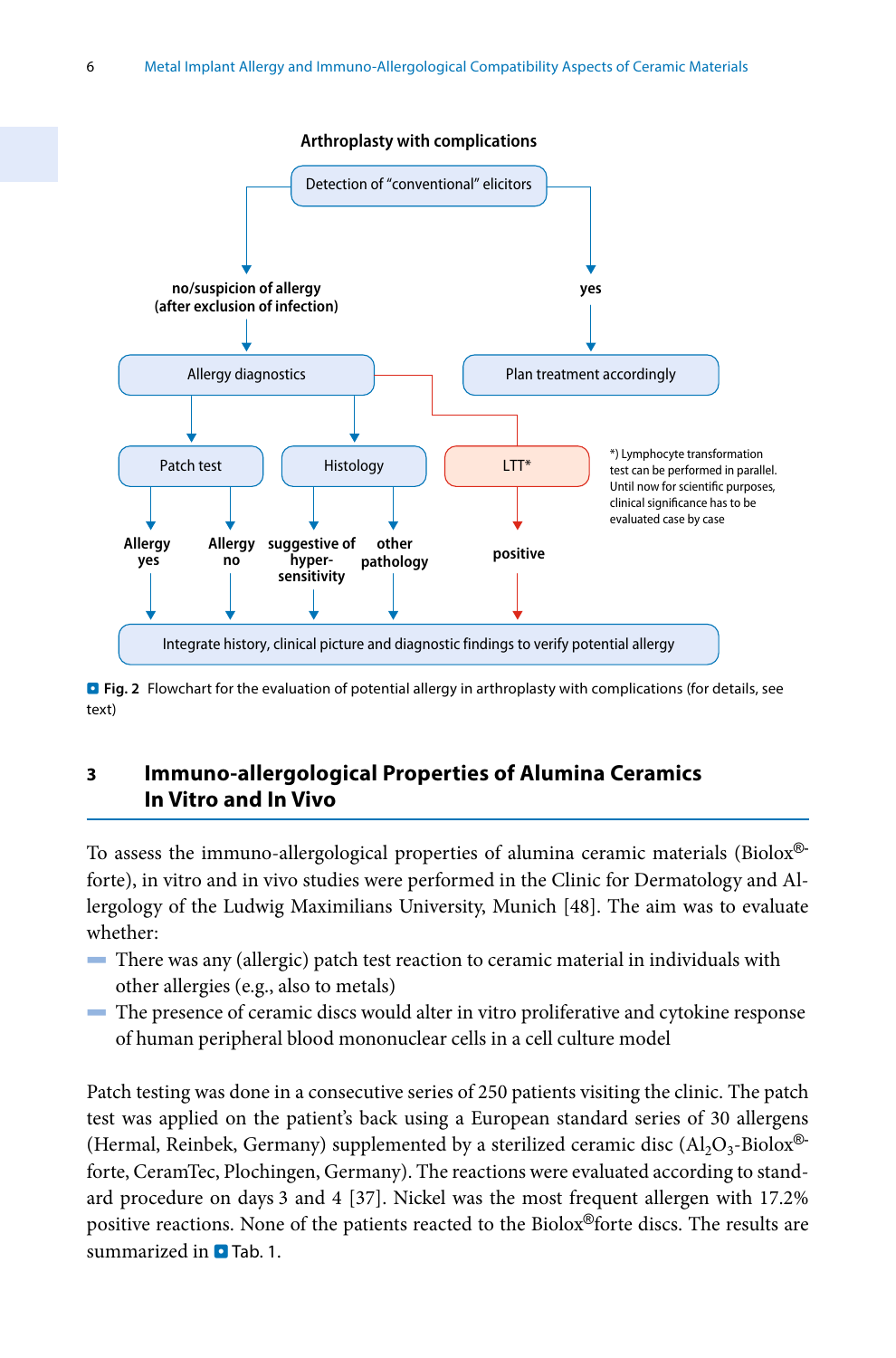| <b>Q</b> Tab. 1 Patch test reaction frequency in 250 consecutive individuals |                                                    |                               |                |  |
|------------------------------------------------------------------------------|----------------------------------------------------|-------------------------------|----------------|--|
|                                                                              | <b>Test substance</b>                              | <b>Reactions/250 patients</b> | (%)            |  |
|                                                                              | Nickel(II)-sulfate x 6 H2O                         | 43                            | 17.2           |  |
|                                                                              | Fragrance mix                                      | 38                            | 15.2           |  |
|                                                                              | <b>Balsam of Peru</b>                              | 33                            | 13.2           |  |
|                                                                              | Thimerosal                                         | 26                            | 10.4           |  |
|                                                                              | Lanolin alcohol                                    | 20                            | 8              |  |
|                                                                              | Mercury(II)-amid-chloride                          | 17                            | 6.8            |  |
|                                                                              | $p$ -Phenylenediamine                              | 15                            | 6              |  |
|                                                                              | Dibromodicyanobutane, phenoxyethanol               | 11                            | 4.4            |  |
|                                                                              | Colophonium                                        | 10                            | $\overline{4}$ |  |
|                                                                              | Potassium dichromate                               | 6                             | 2.4            |  |
|                                                                              | Bufexamac                                          | 6                             | 2.4            |  |
|                                                                              | Neomycin sulfate                                   | 5                             | $\overline{2}$ |  |
|                                                                              | Thiuram mix                                        | 5                             | $\overline{2}$ |  |
|                                                                              | Cobalt(II)-chloride                                | 5                             | $\overline{2}$ |  |
|                                                                              | (Chlor)-Methylisothiazolinone (Kathon CG in water) | $\overline{4}$                | 1.6            |  |
|                                                                              | Cocamidopropyl betaine (in water)                  | $\overline{4}$                | 1.6            |  |
|                                                                              | Benzocaine                                         | 3                             | 1.2            |  |
|                                                                              | N-Isopropyl-N-phenyl-p-phenylenediamine            | 3                             | 1.2            |  |
|                                                                              | Sesquiterpene lactone mix                          | 3                             | 1.2            |  |
|                                                                              | p-tert-Butylphenol-formaldehyde resin              | $\overline{2}$                | 0.8            |  |
|                                                                              | Formaldehyde                                       | $\overline{2}$                | 0.8            |  |
|                                                                              | Propolis                                           | $\overline{2}$                | 0.8            |  |
|                                                                              | Turpentine                                         | $\overline{2}$                | 0.8            |  |
|                                                                              | Mercapto mix                                       | $\mathbf{1}$                  | 0.4            |  |
|                                                                              | Epoxide resin                                      | $\mathbf{1}$                  | 0.4            |  |
|                                                                              | Cetyl stearyl alcohol                              | $\mathbf{1}$                  | 0.4            |  |
|                                                                              | Paraben mix                                        | $\mathbf{1}$                  | 0.4            |  |
|                                                                              | Toluenesulfonamide-formaldehyde resin              | $\mathbf{1}$                  | 0.4            |  |
|                                                                              | Zinc diethyldithiocarbamate                        |                               |                |  |
|                                                                              | Vaselinum album                                    |                               |                |  |
|                                                                              | Biolox <sup>®</sup> forte disc                     |                               |                |  |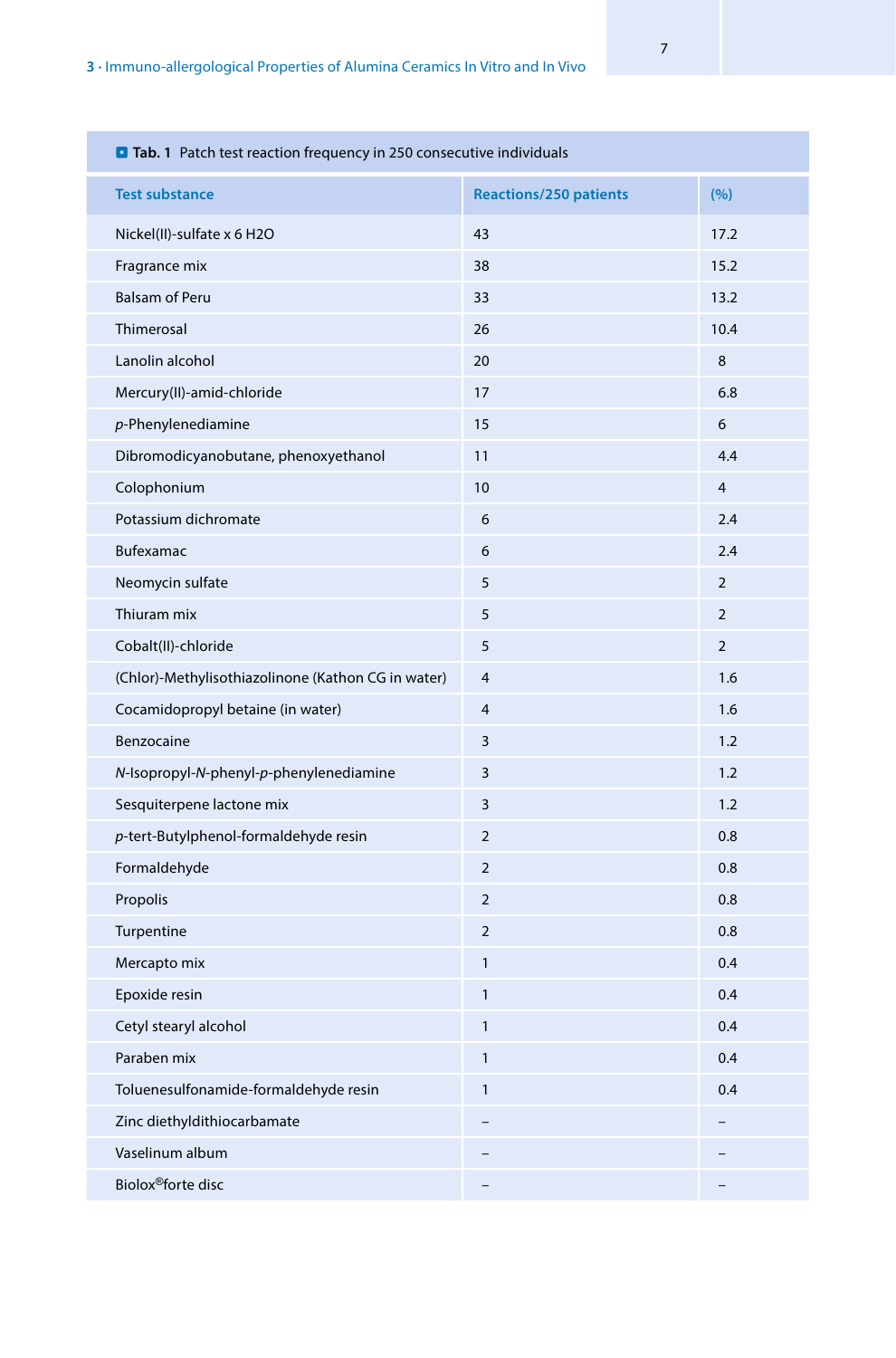

**D** Fig. 3 Proliferative response (expressed as stimulation index) of peripheral blood mononuclear cells from 15 nickel-allergic and 15 nonallergic blood donors. Statistics: *t* test. *Medium* culture medium, *NiSO*4 nickel sul-

The in vitro experiments consisted of a lymphocyte proliferation assay and the analysis of the interferon (IFN)-γ and interleukin (IL)-4 cytokine production after stimulation of peripheral blood mononuclear cells (PBMC). For this purpose, heparinized blood of 15 nonallergic and 15 nickel-allergic individuals (22 women, 8 men, 24–70 years) was obtained. After isolation of PBMC by density centrifugation, cells were cultured with the pan T-cell mitogen phytohemagglutinin (PHA) at 2.4  $\mu$ g/ml, NiSO<sub>4</sub> at 10<sup>-4</sup>M, 10<sup>-5</sup>M, and 10<sup>-</sup>  $6M$ , Al<sub>2</sub>O<sub>3</sub> ceramic discs, and culture medium alone as control. For the proliferation assay, cells were pulsed after 5 days with  ${}^{3}$ H thymidine and the proliferation was assessed by incorporated radioactivity and expressed as SI. IFN-γ and IL-4 production in the supernatants of stimulated and unstimulated cultures was analyzed by ELISA (antibodies from PharMingen, San Diego, Calif.).

PBMC of nickel-allergic blood donors showed enhanced proliferative response to  $NiSO<sub>4</sub> 10<sup>-4</sup>M$ . The proliferative response was only marginally influenced by the ceramic Biolox<sup>®</sup>forte discs ( $\blacksquare$  Fig. 3).

The presence of Biolox®forte discs did not have an overall influence on IL-4 production in the cell cultures ( $\blacksquare$  Fig. 4).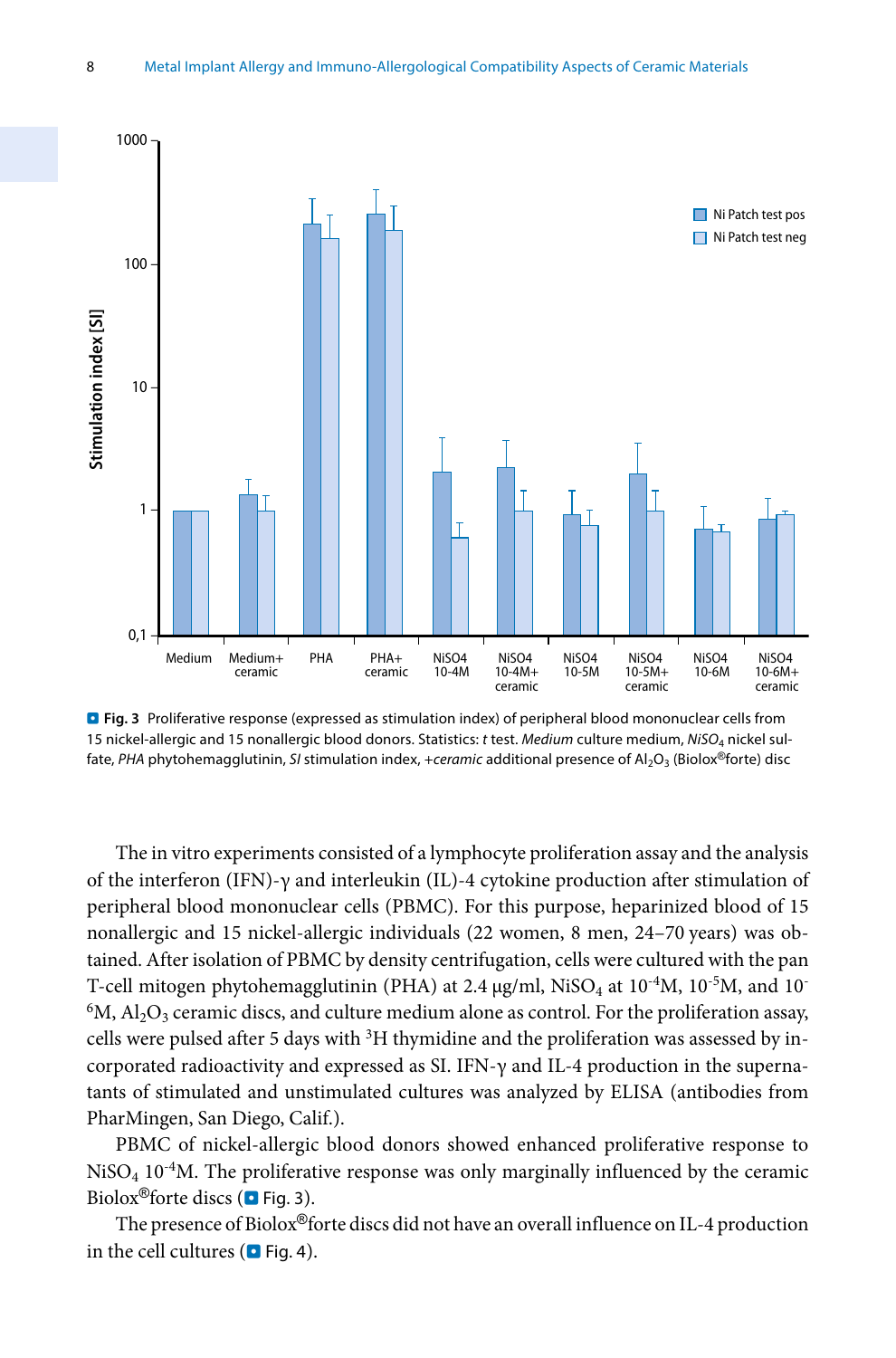

**D** Fig. 4 Interleukin (*IL*)-4 production (pg/ml) of peripheral blood mononuclear cells from 15 nickel-allergic and 15 nonallergic blood donors. Statistics: *t* test. *Medium* culture medium, *NiSO4* nickel sulfate, *PHA* phytohem-

The nonallergic blood donors showed a slight increase in IFN-γ production in the presence of ceramic discs in the medium culture. On the other hand, the IFN-γ production was not altered after stimulation with PHA or NiSO<sub>4</sub> ( $\blacksquare$  Fig. 5).

These data show that despite a high rate of delayed-type hypersensitivity reactions to standard allergens, none of the patients had a patch test reaction to  $A<sub>1</sub>O<sub>3</sub>$  ceramic. Also, the cytokine response – which was analyzed by the assessment of IFN- $\gamma$  and IL-4 production in vitro – was not influenced by the presence of  $A<sub>1</sub>, O<sub>3</sub>$  discs. In summary, the results of this study gave no indication of an impaired or altered immuno-allergological compatibility of the Biolox®forte ceramic material.

#### **Take-Home-Message**

#### **Alumina Ceramic (Biolox**®**forte)**

- $\blacksquare$  No patch test reaction
- No overall influence of cytokine response
- 5 No indication of impaired or altered immuno-allergological compatibility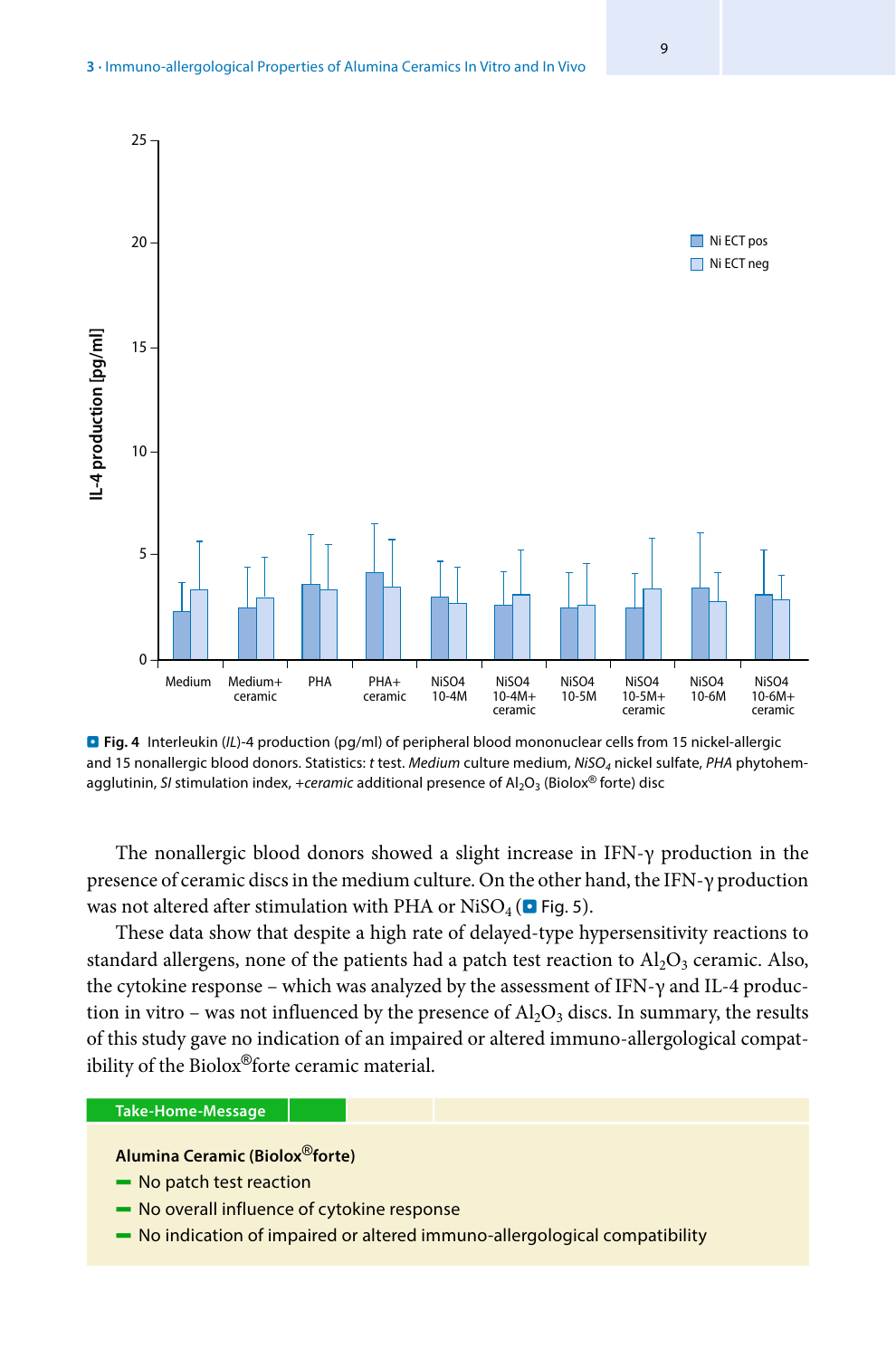

. **Fig. 5** Interferon (*IFN*)-γ production (pg/ml) of peripheral blood mononuclear cells from 15 nickel-allergic and 15 nonallergic blood donors. Statistics: *t* test. *Medium* culture medium, *NiSO4* nickel sulfate, *PHA* phyto-

#### **4 Immuno-allergological Compatibility of Ceramic Composite Material**

#### **4.1 Ceramic Composite Material and Alumina Ceramics**

A subsequent series of experiments aimed to investigate the immuno-allergological properties of a ceramic composite material (Biolox®delta). This study was done because Biolox®delta contains chromium, which is a potential elicitor of allergic reactions. Thus, the following questions were posed:

- 4 Will there be a positive (allergic) patch test reaction to chromium-containing ceramic material in individuals with metal allergy?
- $\blacksquare$  Do human lymphocytes containing cell cultures show enhanced reactivity in the presence of Biolox®delta discs?
- $\blacksquare$  Is there a release of chromium from Biolox®delta discs when they are kept for 5 days under different "elution" conditions?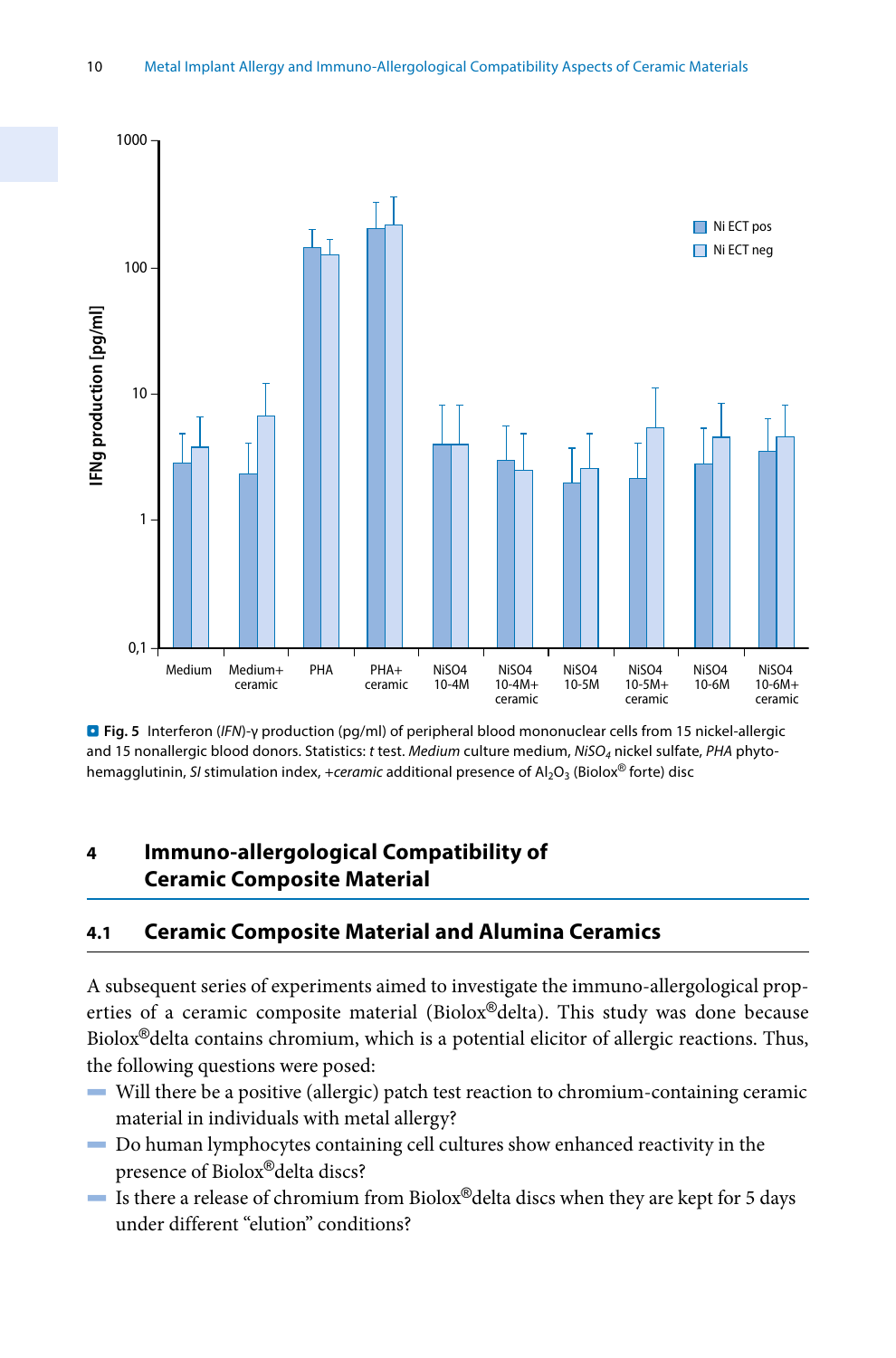| Tab. 2 Positive patch test reactions in 200 consecutive individuals |                          |                |  |
|---------------------------------------------------------------------|--------------------------|----------------|--|
| <b>Contact allergen</b>                                             | <b>Reacting patients</b> | (%)            |  |
| Nickel(II)-sulfate                                                  | 29                       | 14.5           |  |
| Cobalt(II)-chloride                                                 | 15                       | 7.5            |  |
| Thiomersal                                                          | 14                       | $\overline{7}$ |  |
| Fragrance mix                                                       | 12                       | 6              |  |
| <b>Balsam of Peru</b>                                               | 12                       | 6              |  |
| Potassium dichromate                                                | 10                       | 5              |  |
| Dibromodicyanobutane, phenoxyethanol                                | 9                        | 4.5            |  |
| $p$ -Phenylenediamine                                               | 8                        | $\overline{4}$ |  |
| Colophonium                                                         | 6                        | 3              |  |
| Neomycin sulfate                                                    | 6                        | 3              |  |
| Thiuram mix                                                         | 6                        | 3              |  |
| Mercury(II)-amid-chloride                                           | 5                        | 2.5            |  |
| Benzocaine                                                          | 4                        | $\overline{2}$ |  |
| Formaldehyde                                                        | 4                        | $\overline{2}$ |  |
| Paraben mix                                                         | $\overline{4}$           | $\overline{2}$ |  |
| Lanolin alcohol                                                     | $\overline{4}$           | $\overline{2}$ |  |
| Composite mix                                                       | 3                        | 1.5            |  |
| Amerchol L-101                                                      | 3                        | 1.5            |  |
| <b>Bufexamac</b>                                                    | $\overline{2}$           | $\mathbf{1}$   |  |
| Cocamidopropyl betaine                                              | $\overline{2}$           | $\mathbf{1}$   |  |
| Mercapto mix                                                        | $\overline{2}$           | $\mathbf{1}$   |  |
| Propolis                                                            | $\overline{2}$           | $\mathbf{1}$   |  |
| Biolox <sup>®</sup> delta discs                                     | 0                        | 0              |  |

Patch testing was done in a consecutive series of 200 patients visiting the clinic. The patch test was applied on the patient's back using a European standard series of 30 allergens (Hermal, Reinbek, Germany) supplemented by a sterilized ceramic disc (Biolox®delta, CeramTec, Plochingen, Germany). The reactions were evaluated according to a standard procedure on days 3 and 4 [37]. Nickel was the most frequent allergen with 14.5% positive reactions. None of the patients reacted to the Biolox®delta discs. The results are summarized in  $\blacksquare$  Tab. 2.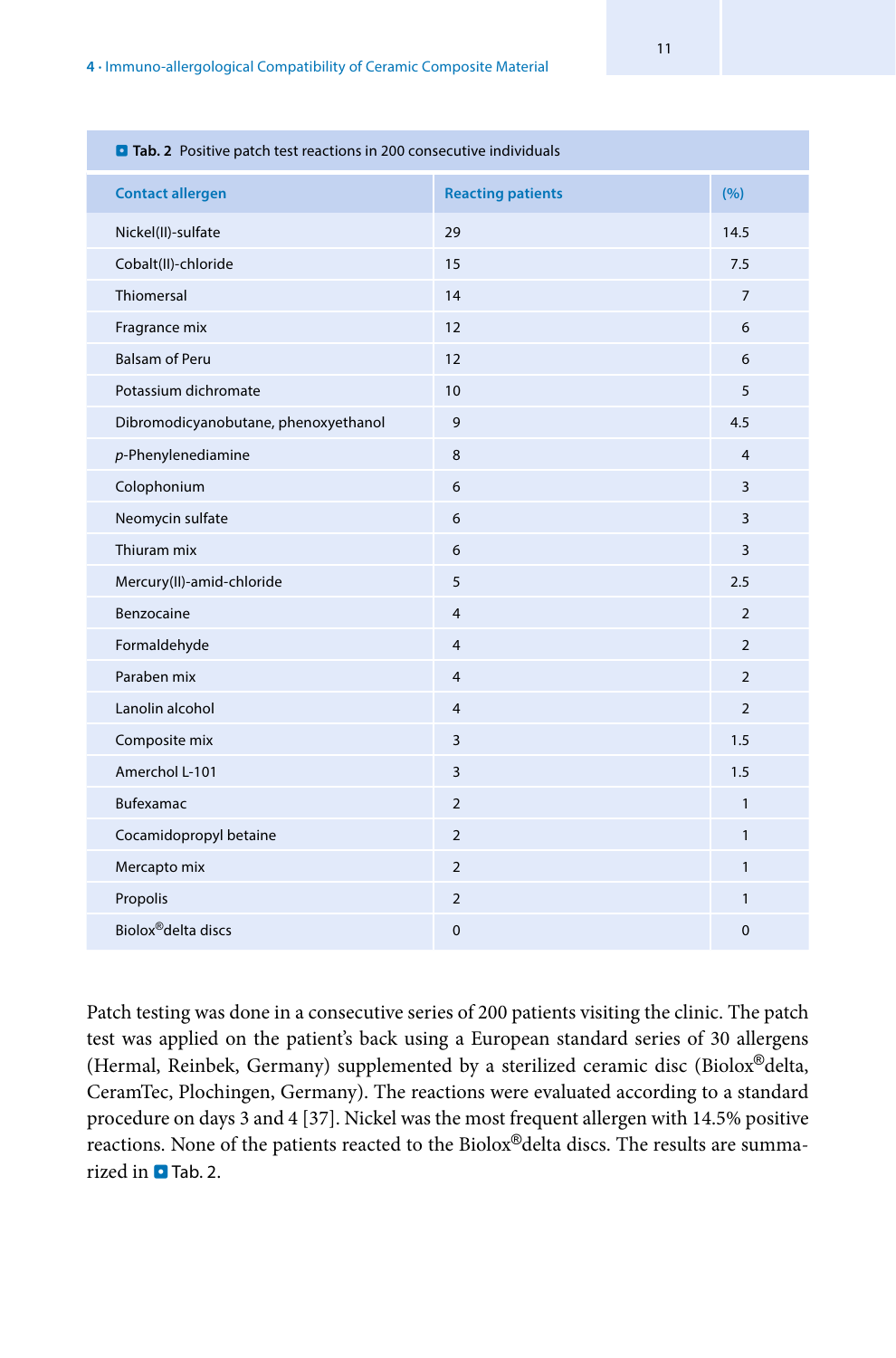

**D** Fig. 6 Lymphocyte proliferative response of metal-allergic and nonallergic blood donors after stimulation with the control stimuli phytohemagglutinin (*PHA*) and tetanus toxoid (*TT*) and the metal salts NiSO<sub>4</sub>, CrCl<sub>2</sub>, and CoCl<sub>3</sub> in different concentrations and the ceramic materials Biolox®delta and forte. Proliferation is given as a<br>stimulation index (SI)

#### **Take-Home-Message**

### **Biolox**®**delta**

- No patch test reaction

For the lymphocyte proliferation assay, heparinized blood was obtained from 30 individuals (7 women, 23 men), of whom 10 were nonallergic and 20 had nickel or chromium allergy. After isolation of PBMC by density centrifugation, cells were cultured in two parallel sets of experiments with/without the presence of ceramic discs and the following stimuli: pan T-cell mitogen PHA,  $NiSO<sub>4</sub>$  CrCl<sub>3</sub>, CoCl<sub>2</sub>, and culture medium alone as control. For the proliferation assay, cells were pulsed after 5 days with  ${}^{3}H$  thymidine and the proliferation was assessed by incorporated radioactivity and expressed as SI.  $\Box$  Fig. 6 shows that the presence of neither the Biolox®forte discs nor the Biolox®delta discs had stimulatory effects.

#### **Take-Home-Message**

**-** Lymphocyte proliferation: Biolox<sup>®</sup>delta and Biolox<sup>®</sup>forte showed no stimulatory effects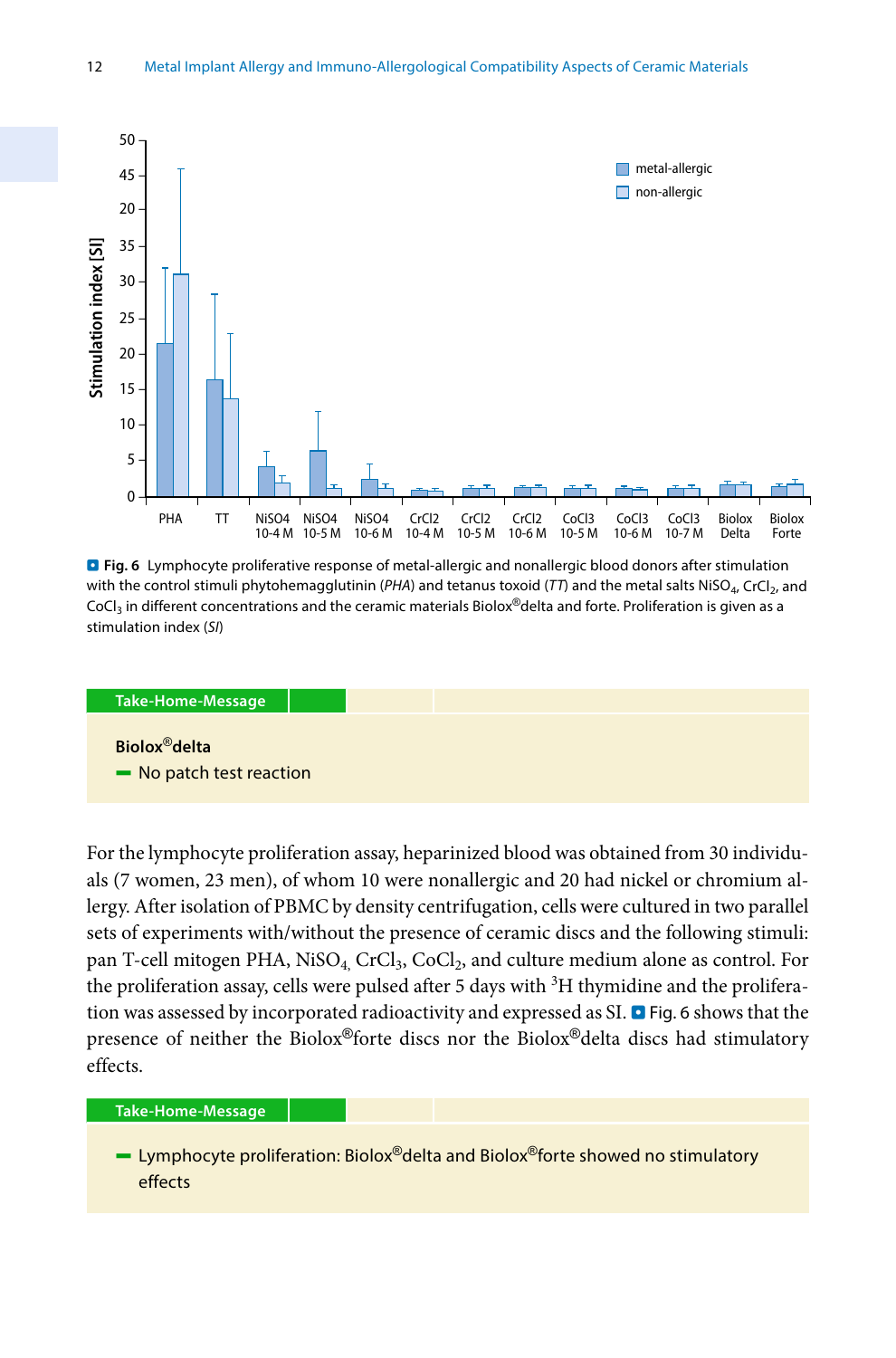

**D** Fig. 7 Determination of chromium by atomic absorption spectroscopy in eluates (5-day incubation, 37°C, sterile. *Medium 1%AB*, elution in RPMI1640 medium supplemented with 1% human AB serum; *medium 10%AB*, elution in RPMI1640 medium supplemented with 10% human AB serum; *a.d.* elution in distilled water; *artificial sweat*, elution in artificial sweat

We next assessed the potential chromium release from Biolox®delta discs. In 24-well culture plates, six discs each were kept for 5 days at 37° C in the presence of 1-ml eluent. The eluates were then pooled and the experiment was repeated two more times. The eluents were:

- **Distilled water**
- $\blacksquare$  Artificial sweat
- 4 Culture medium with 1% human AB serum
- 4 Culture medium with 10% human AB serum

In a further set of experiments, chromated metallic rings underwent identical elution conditions. To assess the potential chromium release, the eluates were first treated by microwave digestion with nitric acid. After three-point calibration, atomic absorption spectrometry was used to analyze the released chromium (duplicate experiments). As  $\Box$  Fig. 7 shows, the various elution media already contained minute traces of chromium. The different elution conditions did not lead to noteworthy chromium release from both variants of ceramic discs. By contrast, the chromated rings proved to have a high chromium release.

#### **Take-Home-Message**

 $\blacksquare$  No relevant chromium release from Biolox $^{\circledR}$ delta discs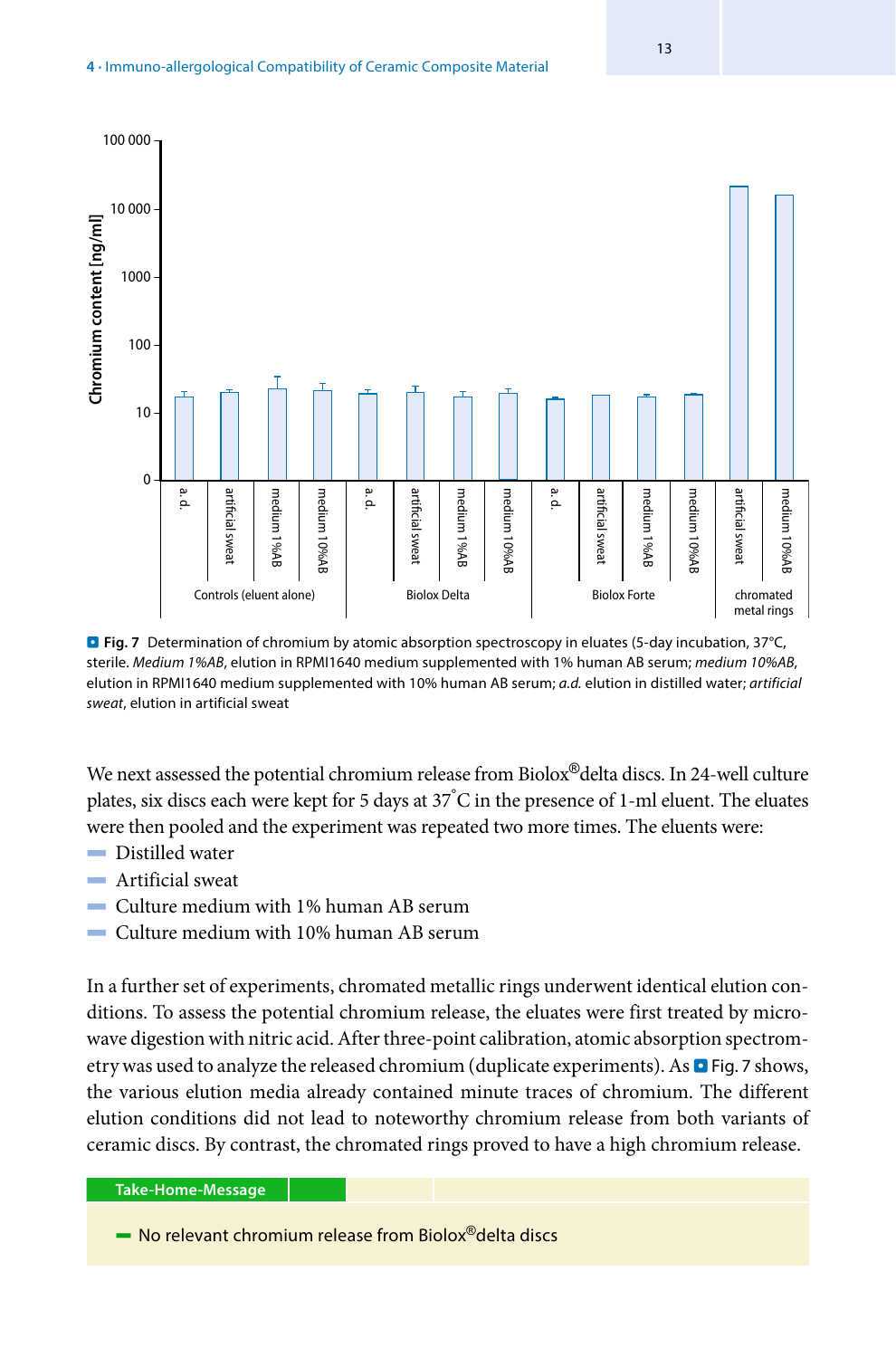**Tab. 3** Mean values of chromium levels in the four different matrices (adapted from [49], with friendly permission by *Hip International*)

| <b>Group</b>      | Blood (µq/l)<br>Mean (SD) | Serum $(\mu q/l)$<br>Mean (SD) | Erythro-<br>cytes (µq/l)<br>Mean (SD) | Urine $(\mu q/l)$<br>Mean (SD) | Urine normalized<br>(µg/g creatinine)<br>Mean (SD) |
|-------------------|---------------------------|--------------------------------|---------------------------------------|--------------------------------|----------------------------------------------------|
| Patients $(n=20)$ | 0.21(0.09)                | 0.21(0.12)                     | 0.13(0.09)                            | 0.14(0.18)                     | 0.12(0.13)                                         |
| Controls $(n=21)$ | 0.22(0.14)                | 0.17(0.08)                     | 0.13(0.09)                            | 0.10(0.12)                     | 0.07(0.08)                                         |

#### **4.2 Evaluation of Ceramic Composite Material Under Physiologic Conditions In Vivo**

The Bologna orthopedic research group at the Rizzoli Institute conducted a study to assess the potential in vivo release of chromium ions from ceramic composite material (Biolox®delta) bearings in arthroplasty patients. For this purpose, aliquots of blood, erythrocytes, and urine were analyzed [49]. Biolox®delta is a ceramic composite material used as an alternative to MoM or metal-on-polyethylene coupling. The included chromium is trivalent chromium strongly bound to the alumina lattice. Since its launch, 3.8 million Biolox<sup>®</sup>delta ball heads and 1.5 million inserts have been implanted around the world [50]. Because many countries decided to adopt several measures regarding the monitoring of chromium and cobalt ion levels in MoM THA owing to the high failure rates, this study was performed to evaluate the potential release of chromium also from ceramic materials in arthroplasty under physiologic conditions in vivo.

The study participants comprised 20 patients with implanted Biolox®delta THA couplings (THA group; 10 women, 10 men; mean age, 59.9 years; mean body weight, 71 kg) and 21 subjects with no implanted prostheses (control group; 7 women, 14 men; mean age, 57.2 years, mean body weight, 75 kg). Fifteen patients of the THA group had a 32-mm ball head and five a 36-mm ball head. The follow-up was performed between 6 and 63 months after the THA. Blood and urine was taken from all participants and the chromium content was analyzed by inductively coupled plasma mass spectrometry (ICP-MS, ELAN DRCII, Perkin Elmer, Waltham, Mass.) in the blood, serum, isolated erythrocytes, and urine.

The reference values of chromium in the general population (as internal reference range of the laboratory) were:  $0.1-5.0 \mu g/l$  for blood,  $0.1-0.5 \mu g/l$  for serum,  $0.14-4.58 \mu g/l$ for erythrocytes, and <0.05–2.2 µg/l for urine. When comparing the individuals in this study with/without arthroplasty, the mean values of chromium in all samples were not significantly different in the two groups. In both groups, all patients had chromium levels below the upper reference range for the general population. The mean values are given in **D** Tab. 3 and are shown in **D** Fig. 8.

In summary, the results of the study show that patch testing with the Biolox<sup>®</sup>delta THA coupling did not detect elevated chromium levels in vivo. Furthermore, the respective chromium levels in vivo are comparable to healthy individuals without arthroplasty. Thus,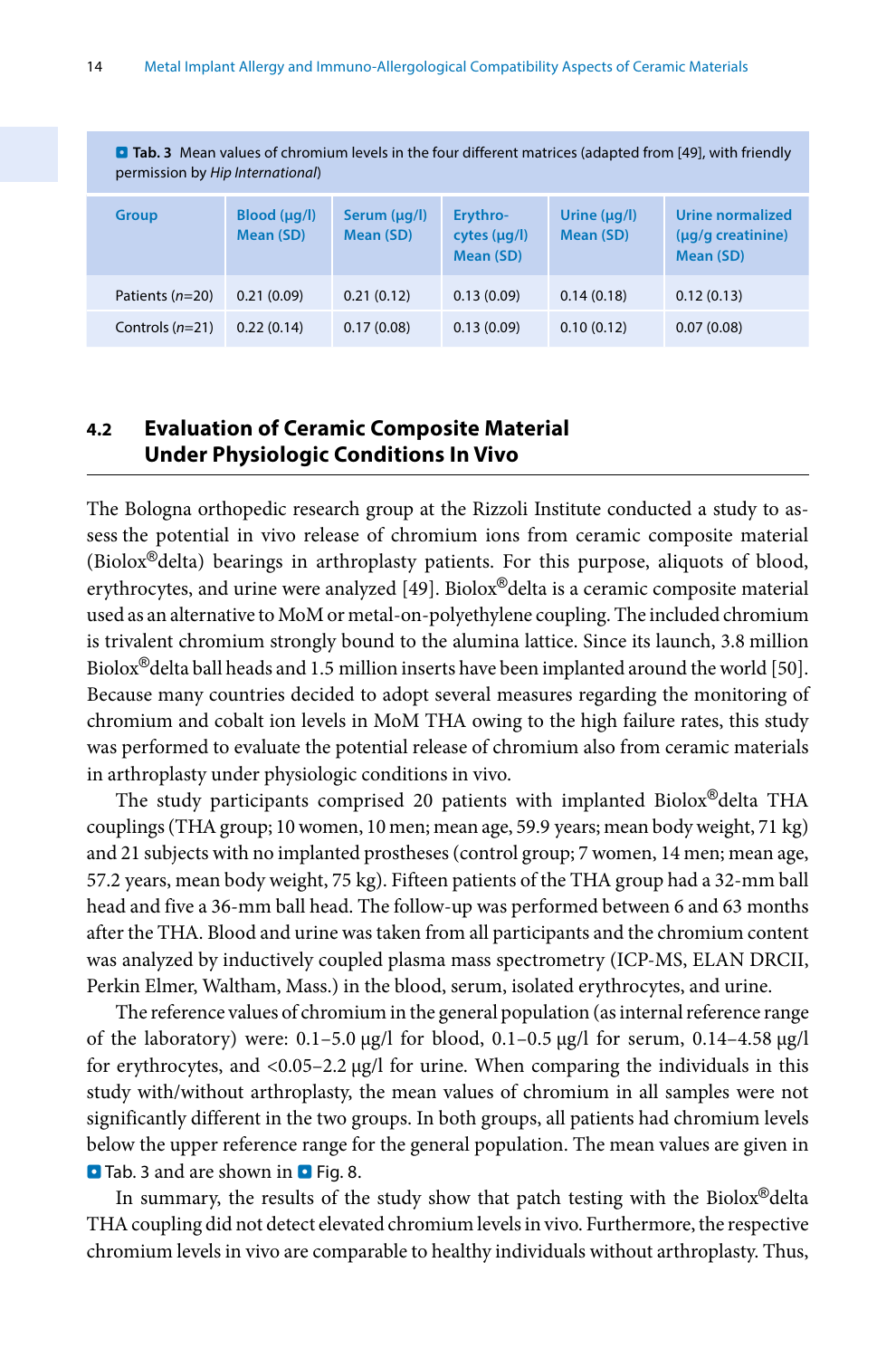

represents the median value, while vertical lines extend from minimum to maximum values. The outliers are shown with \* or °, depending on the distance represents the median value, while *vertical lines* extend from minimum to maximum values. The outliers are shown with \* or °, depending on the distance from the 25th and 75th percentile (greater than 3 interguartile differences or greater than 1.5) and the number close to the symbol identifies the sample. from the 25th and 75th percentile (greater than 3 interquartile differences or greater than 1.5) and the number close to the symbol identifies the sample. Dotted lines represent higher reference value. From [49], with friendly permission by Hip International *Dotted lines* represent higher reference value. From [49], with friendly permission by *Hip International*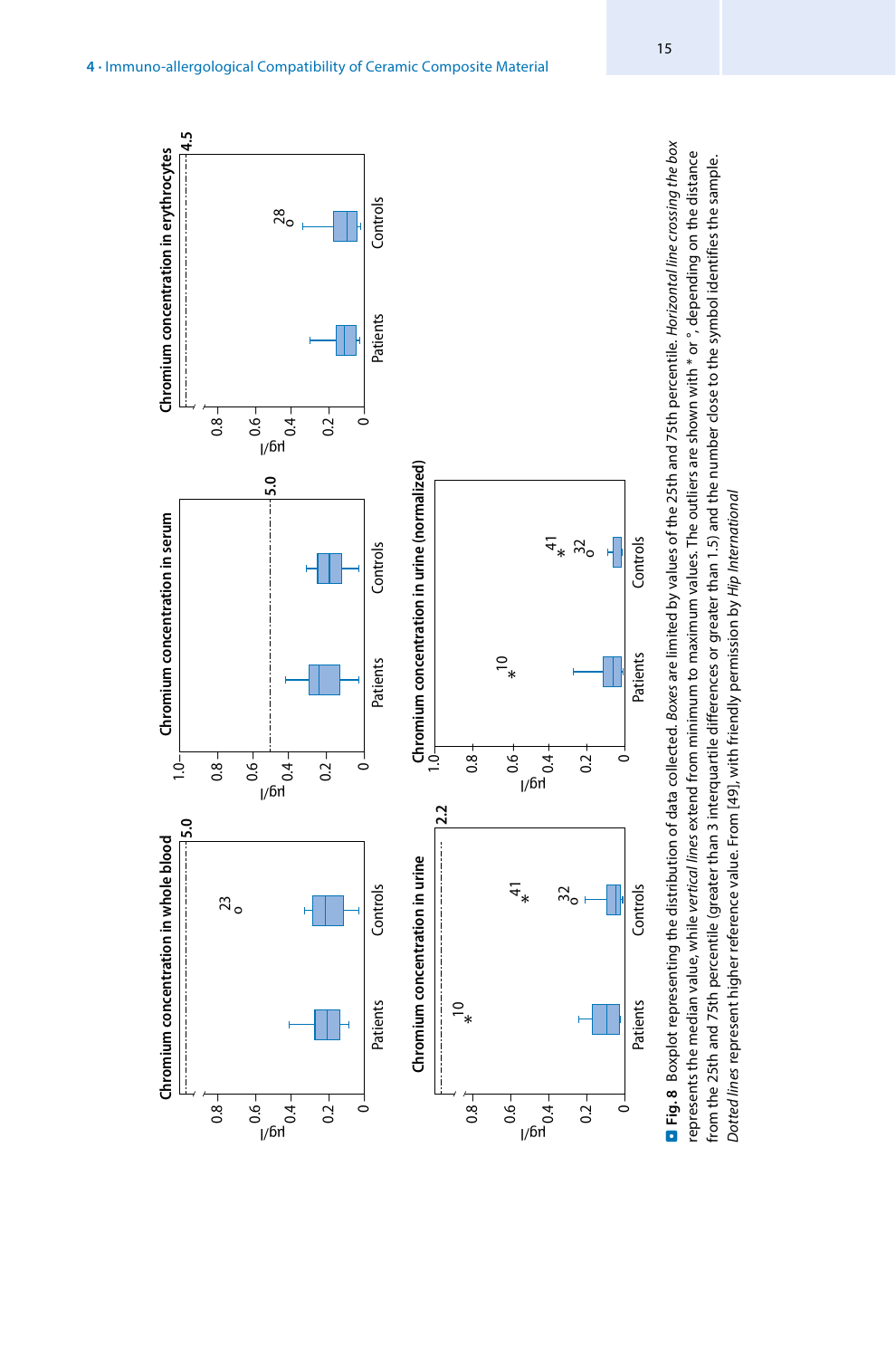it can be concluded that no relevant chromium release from Biolox®delta couplings was observed. The explanation is that because of the chemical structure of Biolox®delta with its strong ionic interatomic bonding a release of chromium ions is unlikely to happen in all four matrices. These results confirm the safety of Biolox<sup>®</sup>delta materials concerning the release of chromium ions and the possibility of using it as an excellent alternative material to metal-based bearing couples.

#### **Take-Home-Message**

#### **Ceramic Composite Material (Biolox**®**delta)**

- $\blacksquare$  No relevant chromium release
- $-$  Safe with regard to chromium ion release
- $=$  Excellent alternative material to metal-based bearing couplings

#### **5 Use of Alternative Materials in Patients with Allergy to Implant Material and Adverse Reactions to Metal Debris**

Implantable metallic devices have become part of therapeutic routine. In some patients with complications, allergy to implant components (metals, bone cement) can be detected. Thus, concerns regarding the risk of allergy-related implant failure have stimulated the interest in alternative "hypoallergenic" materials. There is growing evidence that in patients with metal sensitivity and proven orthopedic dermatitis, peri-implant inflammation, or adverse reactions to metal debris, good results can be achieved by revision with nonmetallic components. In addition, surface-coated or zirconium and titanium–niobium primary implants are available as alternatives for allergic patients. The hypersensitivity/immune reactions associated with MoM bearings are only partly defined, but it is agreed that they reflect metal intolerance in such patients. Correspondingly, in patients with complications and adverse reactions to metal debris, the treatment and revision including the use of a non-MoM bearing couple (often ceramic on ceramic) led to resolution of symptoms [51]–[77]. In patients with complications after knee arthroplasty, allergy to metals and bone cement components can be found more frequently than in symptom-free individuals [17].  $\Box$  Fig. 9 shows a patient with a knee arthroplasty and local dermatitis associated with nickel sensitization.

It is apparent from the literature, despite the low number of clinical studies, that good results and symptom relief can be obtained by revision with "hypoallergenic" materials. Dietrich et al. reported on a series of metal-allergic knee arthroplasty patients, whose symptoms disappeared upon revision with titanium-based arthroplasty [78]. Thomsen and coauthors describe a chromate-allergic patient, in whom local eczema and pain disappeared when the identical but surface-coated knee arthroplasty was used for revision [79]. Bergschmidt et al. presented a case involving the revision of total knee arthroplasty using a ceramic femoral component. This approach was chosen owing to nickel allergy and concomitant lymphoplasmacellular peri-implant inflammation [80]. Furthermore, in a case of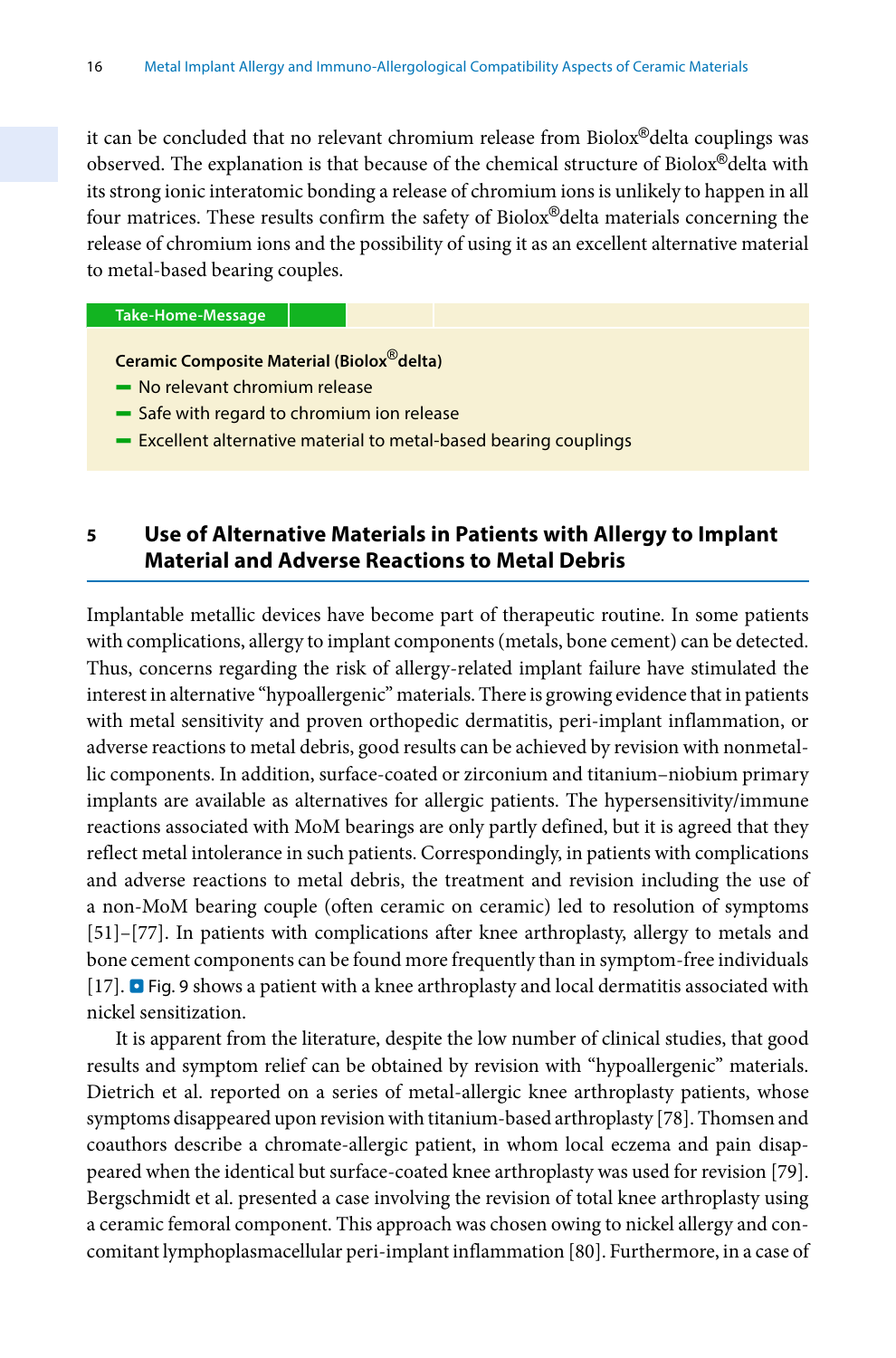

**D** Fig. 9 Patient with knee arthroplasty and local dermatitis associated with nickel sensitization

posttraumatic osteoarthritis, a TKA with a ceramic femoral component was performed successfully. The patient also suffered from arthrofibrosis together with a proven nickel allergy [81].

In another study, the clinical impact of metal allergy on implant performance was assessed by a combined approach of patch testing, peri-implant histology, and periprosthetic cytokine assessment. The connection between metal sensitivity and the outcome of the "hypoallergenic" revision implant could be demonstrated by the patients' markedly improved W[OMAC](#page-31-0) score [40]. It is to be assumed that as the number of patients with revision using "hypoallergenic" implants increases, it will provide larger series for follow-up studies and enable a better characterization of implant intolerance reactions.

#### **Take-Home-Message**

5 Good results and symptom relief by revision with "hypoallergenic" materials

#### **6 Conclusion**

The umbrella term "adverse reaction" encompasses a series of conditions, of which metal implant allergy represents the hypersensitivity type of immune reaction. The diagnosis of "implant allergy" – after exclusion of other problem elicitors such as infection  $\left( \Box$  Fig. 10)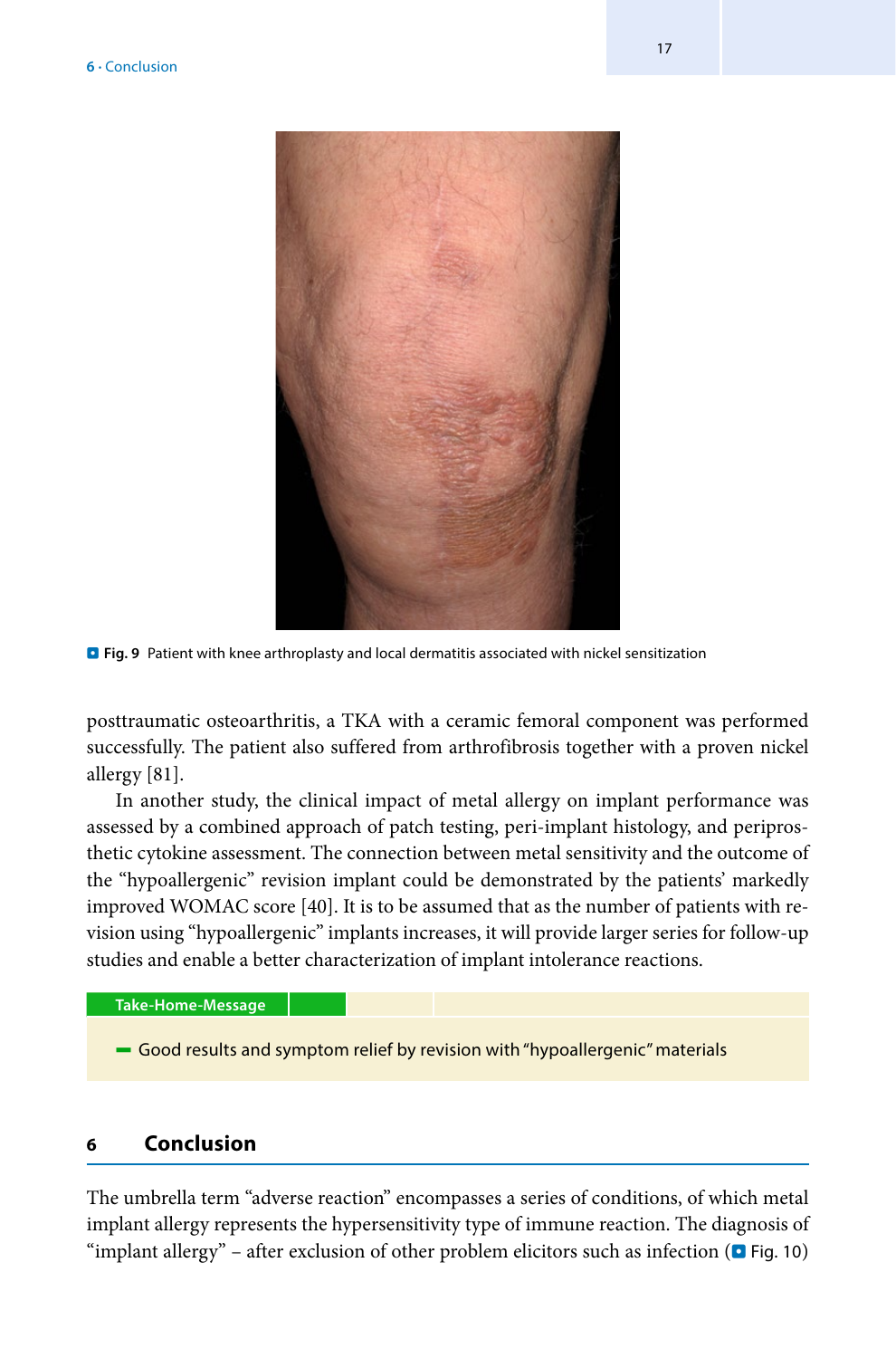

**D** Fig. 10 Skin reaction associated with hip arthroplasty: allergy or infection?

– results from the synopsis of several diagnostic steps including medical history, clinical findings, patch testing, analysis of peri-implant tissue, and LTT. Alternatives for metal-sensitive patients include nonmetallic components, surface-coated, or zirconium and titanium–niobium primary implants. The immuno-allergological compatibility of ceramic materials in arthroplasty has been shown by clinical patient data and by in vitro and in vivo experiments, including safety assessment in terms of chromium ion release.

#### **References**

- [1] Schäfer T, Bohler E, Ruhdorfer S, Weigl L, Wessner D, Filipiak B, et al (2001) Epidemiology of contact allergy in adults. Allergy 56(12):1192–1196
- [2] Basko-Plluska JL, Thyssen JP, Schalock PC (2011) Cutaneous and systemic hypersensitivity reactions to metallic implants. Dermatitis 22(2):65–79
- [3] Granchi D, Cenni E, Giunti A, Baldini N (2012) Metal hypersensitivity testing in patients undergoing joint replacement: a systematic review. J Bone Joint Surg Br 94(8):1126–1134
- [4] Hallab N, Merritt K, Jacobs JJ (2001) Metal sensitivity in patients with orthopaedic implants. J Bone Joint Surg Am 83A(3):428–436
- [5] Hallab NJ, Anderson S, Stafford T, Glant T, Jacobs JJ (2005) Lymphocyte responses in patients with total hip arthroplasty. J Orthop Res 23(2):384–391
- [6] Thomas P, Schuh A, Ring J, Thomsen M (2008) Orthopedic surgical implants and allergies: joint statement by the implant allergy working group (AK 20) of the DGOOC (German association of orthopedics and orthopedic surgery), DKG (German contact dermatitis research group) and DGAKI (German society for allergology and clinical immunology). Orthopäde 37(1):75–88
- [7] Thyssen JP, Johansen JD, Menne T, Liden C, Bruze M, White IR (2010) Hypersensitivity reactions from metallic implants: a future challenge that needs to be addressed. British J Dermatol 162(2):235–236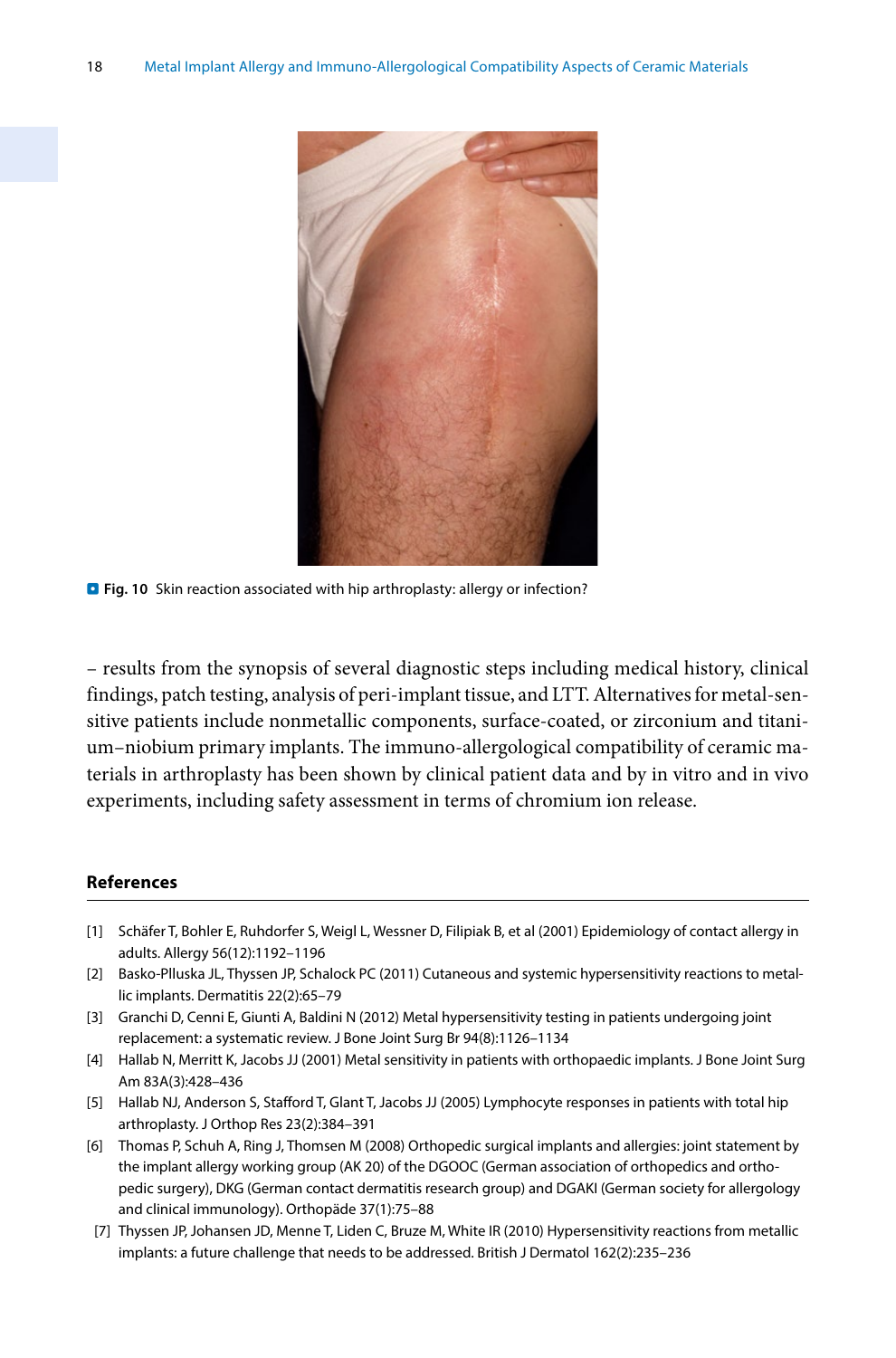- [8] Wengler A, Nimptsch U, Mansky T (2014) Hip and knee replacement in Germany and the USA analysis of individual inpatient data from German and US hospitals for the years 2005 to 2011. Ärzteblatt Int 111 (23–24):9
- [9] Foussereau J, Laugier P (1966) Allergic eczemas from metallic foreign bodies. Trans St John's Hosp Dermatol Soc 52(2):220–225
- [10] Carboni GP, Contri P, Pilla G, Vasina PG (1994) Dermatitis associated with orthopaedic prostheses and internal fixations. Contact Dermatitis 31(3):197–198
- [11] Kanerva L, Forstrom L (2001) Allergic nickel and chromate hand dermatitis induced by orthopaedic metal implant. Contact Dermatitis 44(2):103–104
- [12] Kubba R, Taylor JS, Marks KE (1981) Cutaneous complications of orthopedic implants. A two-year prospective study. Arch Dermatol 117(9):554–560
- [13] Rostoker G, Robin J, Binet O, Blamoutier J, Paupe J, Lessana-Leibowitch M, et al (1987) Dermatitis due to orthopaedic implants. A review of the literature and report of three cases. J Bone Joint Surg Am 69(9): 1408–1412
- [14] Thomas RH, Rademaker M, Goddard NJ, Munro DD (1987) Severe eczema of the hands due to an orthopaedic plate made of Vitallium. Br Med J (Clin Res Ed) 294(6564):106–107
- [15] Eben R, Walk R, Summer B, Maier S, Thomsen M, Thomas P (2009) Implant allergy register a first report. Orthopäde 38(6):557–562
- [16] Granchi D, Cenni E, Tigani D, Trisolino G, Baldini N, Giunti A (2008) Sensitivity to implant materials in patients with total knee arthroplasties. Biomaterials 29(10):1494–1500
- [17] Thomas P, Stauner K, Schraml A, Mahler V, Banke IJ, Gollwitzer H, et al (2013) Characteristics of 200 patients with suspected implant allergy compared to 100 symptom-free arthroplasty patients. Orthopäde 42(8): 607–613
- [18] Thomas P, Braathen LR, Dorig M, Aubock J, Nestle F, Werfel T, et al (2009) Increased metal allergy in patients with failed metal-on-metal hip arthroplasty and peri-implant T-lymphocytic inflammation. Allergy 64(8):1157–1165
- [19] Gawkrodger DJ (1993) Nickel sensitivity and the implantation of orthopaedic prostheses. Contact Dermatitis 28(5):257–259
- [20] Thienpont E, Berger Y (2013) No allergic reaction after TKA in a chrome-cobalt-nickel-sensitive patient: case report and review of the literature. Knee Surg, Sports Traumatol, Arthrosc 21(3):636–640
- [21] Sharkey PF, Hozack WJ, Rothman RH, Shastri S, Jacoby SM (2002) Insall Award paper. Why are total knee arthroplasties failing today? Clin Orthop Relat Res 404:7–13
- [22] Fitzgerald SJ, Trousdale RT (2011) Why knees fail in 2011: patient, surgeon, or device? Orthopedics 34(9):e513–515
- [23] Goodman SB, Gibon E, Yao Z (2013) The basic science of periprosthetic osteolysis. Instructional course lectures. 62:201–206
- [24] Pandit H, Vlychou M, Whitwell D, Crook D, Luqmani R, Ostlere S, et al (2008) Necrotic granulomatous pseudotumours in bilateral resurfacing hip arthoplasties: evidence for a type IV immune response. Virchows Archiv 453(5):529–534
- [25] Cooper HJ, Della Valle CJ, Berger RA, Tetreault M, Paprosky WG, Sporer SM, et al (2012) Corrosion at the headneck taper as a cause for adverse local tissue reactions after total hip arthroplasty. J Bone Joint Surg Am 94(18):1655–1561
- [26] Gill IP, Webb J, Sloan K, Beaver RJ (2012) Corrosion at the neck-stem junction as a cause of metal ion release and pseudotumour formation. J Bone Joint Surg Br 94(7):895–900
- [27] Gilbert JL, Sivan S, Liu Y, Kocagoz SB, Arnholt CM, Kurtz SM (2014) Direct in vivo inflammatory cell-induced corrosion of CoCrMo alloy orthopedic implant surfaces. J Biomed Materials Res Part A
- [28] Medical Device Alert (2012) Ref: MDA/2012/008
- [29] US Food and Drug Administration (2013) Concerns about metal-on-metal hip implants. FDA
- [30] Australian Orthopaedic Association National Joint Replacement Registry (2012) Annual report. AOANJR
- [31] Amini M, Mayes WH, Tzeng A, Tzeng TH, Saleh KJ, Mihalko WM (2014) Evaluation and management of metal hypersensitivity in total joint arthroplasty: a systematic review. J Long Term Eff Med Implants 24(1):25–36
- [32] Geier J, Lessmann H, Becker D, Thomas P (2008) Allergy diagnostics in suspected implant intolerance: practical approach. A position paper of the German Contact Dermatitis Research Group (DKG). Hautarzt 59(7): 594–597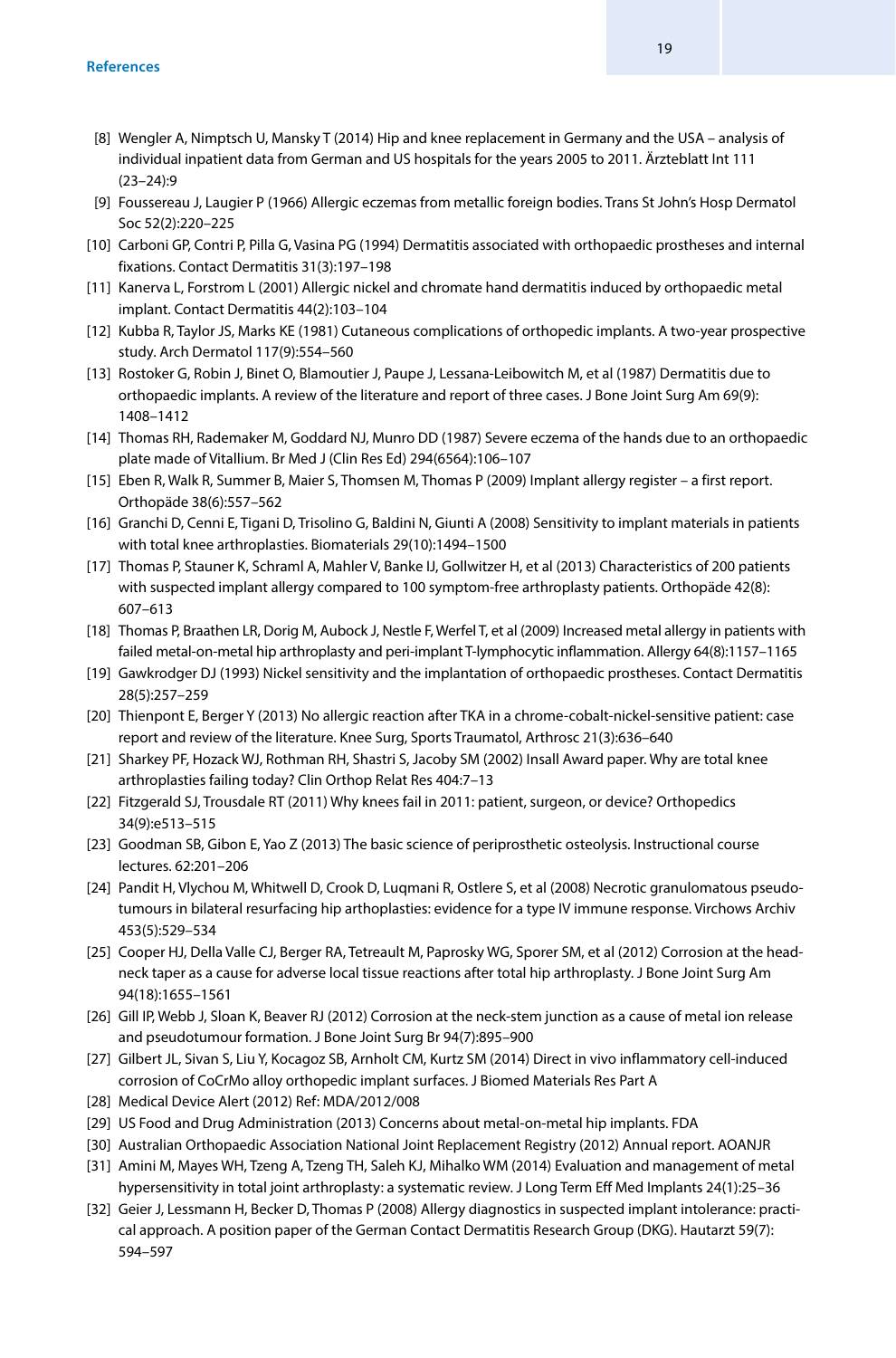- [33] Schalock PC (2013) Pragmatism and the evaluation of metal hypersensitivity reactions. Dermatitis 24(3): 104–105
- [34] Thomas P (2013) Patch testing and hypersensitivity reactions to metallic implants: still many open questions. Dermatitis 24(3):106–107
- [35] Thyssen JP, Menne T, Schalock PC, Taylor JS, Maibach HI (2011) Pragmatic approach to the clinical work-up of patients with putative allergic disease to metallic orthopaedic implants before and after surgery. Br J Dermatol 164(3):473–478
- [36] Thomas P, Summer B, Krenn V, Thomsen M (2013) Allergy diagnostics in suspected metal implant intolerance. Orthopäde 42(8):602–606
- [37] Schnuch A, Aberer W, Agathos M, Becker D, Brasch J, Elsner P, et al (2008) Performing patch testing with contact allergens. J Dtsch Dermatol Ges 6(9):770–775
- [38] Krenn V, Morawietz L, Kienapfel H, Ascherl R, Matziolis G, Hassenpflug J, et al (2013) Revised consensus classification. Histopathological classification of diseases associated with joint endoprostheses. Z Rheumatol 72(4):383–392
- <span id="page-31-0"></span>[39] Krenn V, Thomas P, Thomsen M, Kretzer JP, Usbeck S, Scheuber L, et al (2014) Histopathological particle algorithm : Particle identification in the synovia and the SLIM. Z Rheumatol 73(7):639–649
- [40] Thomas PH, C.v.d., Schopf C, Thomsen M, Frommelt L, Schneider J, Flaig M, Krenn V, Mazoochian F, Summer B (2012) Periimplant histology and cytokine pattern in Metal-allergic Knee arthroplasty patients with improvement after revision with hypoallergenic materials. Sem Arthroplasty 23(4):268–272
- [41] Dapunt U, Giese T, Prior B, Gaida MM, Hansch GM (2014) Infectious versus non-infectious loosening of implants: activation of T lymphocytes differentiates between the two entities. Int Orthop 38(6):1291–1296
- [42] Summer B, Paul C, Mazoochian F, Rau C, Thomsen M, Banke I, et al (20110) Nickel (Ni) allergic patients with complications to Ni containing joint replacement show preferential IL-17 type reactivity to Ni. Contact Dermatitis 63(1):15–22
- [43] Pichler WJ, Tilch J (2004) The lymphocyte transformation test in the diagnosis of drug hypersensitivity. Allergy 59(8):809–820
- [44] Eis DW (2008) Qualitätssicherung beim Lymphozytentransformationstest Addendum zum LTT-Papier der RKI-Kommission Methoden und Qualitätssicherung in der Umweltmedizin. BGG 51:1070–1076
- [45] Ständer STP, Rueff F, Summer B (2014) Comparative assessment of nickel sensitization based on medical history, patch test and lymphocyte transformation test. Allergo J Int23:1
- [46] Hallab N (2001) Metal sensitivity in patients with orthopedic implants. J Clin Rheumatol 7(4):215–218
- [47] Caicedo MS, Solver E, Coleman L, Hallab NJ (2014) Metal sensitivities among TJA patients with post-operative pain: indications for multi-metal LTT testing. J Long Term Eff Med Implants 24(1):37–44
- [48] Thomas P, Barnstorf S, Summer B, editors. Assessment of immuno-allergological properties of ceramic and metallic compounds in vitro. Bioceramics in joint arthroplasty. Toni A, Willmann G (ed.), Georg Thieme Verlag 2001:68–74
- [49] Beraudi A, Stea S, De Pasquale D, Bordini B, Catalani S, Apostoli P, et al (2014) Metal ion release: also a concern for ceramic-on-ceramic couplings? Hip Int 24(4):321–326
- [50] CeramTec GmbH (2014) www.ceramtec.com. Cited
- [51] Algarni AD, Huk OL, Pelmus M (2012) Metallosis-induced iliopsoas bursal cyst causing venous obstruction and lower-limb swelling after metal-on-metal THA. Orthopedics 35(12):e1811–1814
- [52] Cadossi M, Chiarello E, Savarino L, Mazzotti A, Tedesco G, Greco M, et al (2014) Fast growing pseudotumour in a hairdresser after metal-on-metal hip resurfacing: a case report. Eur Rev Med Pharmacol Sci 18 [1 Suppl]:29–33
- [53] Campbell P, Shimmin A, Walter L, Solomon M (2008) Metal sensitivity as a cause of groin pain in metal-on-metal hip resurfacing. J Arthroplasty 23(7):1080–1085
- [54] Cash DJ, Khanduja V (2014) The case for ceramic-on-polyethylene as the preferred bearing for a young adult hip replacement. Hip Int 24(5):421–427
- [55] De Haan R, Campbell PA, Su EP, De Smet KA (2008) Revision of metal-on-metal resurfacing arthroplasty of the hip: the influence of malpositioning of the components. J Bone Joint Surg Br 90(9):1158–1163
- [56] Harvie P, Giele H, Fang C, Ansorge O, Ostlere S, Gibbons M, et al (2008) The treatment of femoral neuropathy due to pseudotumour caused by metal-on-metal resurfacing arthroplasty. Hip Int 18(4):313–320
- [57] Johnson S, Babatunde OM, Lee J, Macaulay WB (2015) Revision of metal-on-metal surfaces in hip arthroplasty. In: Scudery GR (ed) Techniques in revision hip and knee arthroplasty. Elsevier Saunders; 2015: pp. 558–562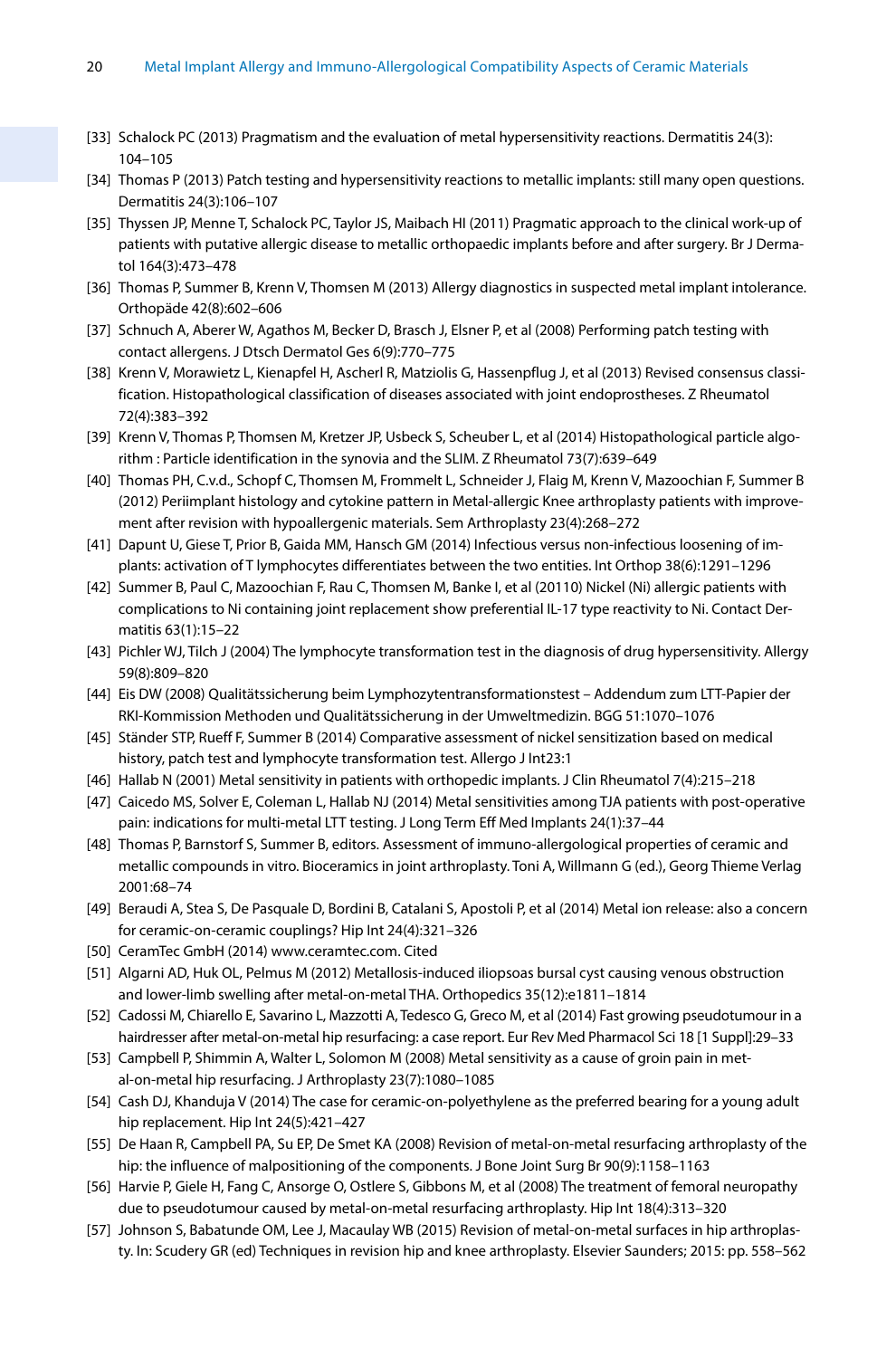- [58] Kawakita K, Shibanuma N, Tei K, Nishiyama T, Kuroda R, Kurosaka M (2013) Leg edema due to a mass in the pelvis after a large-diameter metal-on-metal total hip arthroplasty. J Arthroplasty 28(1):197e1–4
- [59] Kemp MA, Mitra A, da Costa TM, Spencer RF (2013) Bearing exchange in the management of pseudotumours. Ann R Coll Surg Engl 95(4):266–270
- [60] Kosukegawa I, Nagoya S, Kaya M, Sasaki K, Sasaki M, Yamashita T (2011) Revision total hip arthroplasty due to pain from hypersensitivity to cobalt-chromium in total hip arthroplasty. J Arthroplasty 26(6):978 e1–3
- [61] Liddle AD, Satchithananda K, Henckel J, Sabah SA, Vipulendran KV, Lewis A, et al (2013) Revision of metal-on-metal hip arthroplasty in a tertiary center: a prospective study of 39 hips with between 1 and 4 years of follow-up. Acta Orthop 84(3):237–245
- [62] Maurer-Ertl W, Friesenbichler J, Liegl-Atzwanger B, Kuerzl G, Windhager R, Leithner A (2011) Noninflammatory pseudotumor simulating venous thrombosis after metal-on-metal hip resurfacing. Orthopedics 34(10):e678–681
- [63] Rajpura A, Porter ML, Gambhir AK, Freemont AJ, Board TN (2010) Clinical experience of revision of metal on metal hip arthroplasty for aseptic lymphocyte dominated vasculitis associated lesions (ALVAL). Hip Int 21(1):43–51
- [64] Sandiford NA, Muirhead-Allwood SK, Skinner JA (2010) Revision of failed hip resurfacing to total hip arthroplasty rapidly relieves pain and improves function in the early post operative period. J Orthop Surg Res 5:88
- [65] Su EP, Su SL (2011) Surface replacement conversion: ensuring an optimal total hip replacement outcome. Sem Arthroplasty 22(2):4
- [66] Watters TS, Cardona DM, Menon KS, Vinson EN, Bolognesi MP, Dodd LG (2010) Aseptic lymphocyte-dominated vasculitis-associated lesion: a clinicopathologic review of an underrecognized cause of prosthetic failure. Am J Clin Pathol 134(6):886–693
- [67] Amini MH, Mayes WH, Tzeng A, Tzeng TH, Saleh KJ, Mihalko WM (2014) Evaluation and Management of Metal Hypersensitivity in Total Joint Arthroplasty: A Systematic Review. J Long Term Eff Med Implants 24(1):25–36
- [68] Bizzotto N, Sandri A, Trivellin G, Magnan B, Micheloni GM, Zamò, Bernardi P, Sbarbati A, Regis D (2014) Chromium-Induced Diffuse Dermatitis and Lymph Node Involvement by Langerhans Cell Histiocytosis After Metal-on-Metal Hip Resurfacing. Br J Deramtol. Nov 10. doi: 10.1111/bjd.13517. [Epub ahead of print]
- [69] Cooper HJ, Della CJ, Berger RA, Tetreault M, Paprosky WG, Sporer SM, Jacobs JJ (2012) Corrosion at the Head-Neck Tape ras a Cause for Adverse Local Tissue Reactions After Total Hip Arthroplasty. J Bone Joint Surg Am 94:1655–1661
- [70] Garbuz DS, Tanzer M, Greidanus NV, Masri BA, Duncan CP (2010) The John Charnley Award: Metal-on-metalhip resurfacing versus large-diameter head metal-on-metal total hip arthroplasty: a randomized clinical trial. Clin Orthop Relat Res 468(2):318–325
- [71] Gill IPS, Webb J, Sloan K, Beaver RJ (2012) Corrosion at the neck-stem junction as a cause of metal ion release and pseudotumour formation. J Bone Joint Surg Br 94-B:895–900
- [72] Kiran M, Boscainos PJ (2015) Adverse Reactions to Metal Debris in Metal-on-Polyethylene Total Hip Arthroplasty Using a Titanium-Molybdenum-Zirconium-Iron Alloy Stem. J Arthroplasty 30(2):277–281
- [73] Mao X, Tay GH, Godbolt DB, Crawford RW (2012) Pseudotumor in a Well-Fixed Metal-on-Polyethylene Uncemented Hip Arthroplasty. J Arthroplasty 27(3):493.e13–e17
- [74] Meftah M, Nicolaou N, Rodriguez JA (2010) Metal allergy response to femoral head-neck corrosion after total hip replacement. Curr Orthop Pract 21:530–533
- [75] Picardo NE, Al-Khateeb H, Pollock RC (2011) Atypical pseudotumour after metal-on-polyethylene total hip arthroplasty causing deep venous thrombosis. Hip Int 21(06):762–765
- [76] Scully WF, Teeny SM (2013) Pseudotumor Associated With Metal-on-Polyethylene Total Hip Arthroplasty. Orthopedics 36(5):e666–e670
- [77] Van der Wegen W, Sijbesma T, Hoekstra HJ, Brakel K, Pilot P, Nelissen RGHH (2013) Treatment of pseudotumors after metal-on-metal hip resurfacing based on Magnetic Resonance Imaging, metal ion levels and symptoms. J Arthroplasty 29(2):416–421
- [78] Dietrich KA, Mazoochian F, Summer B, Reinert M, Ruzicka T, Thomas P (2009) Intolerance reactions to knee arthroplasty in patients with nickel/cobalt allergy and disappearance of symptoms after revision surgery with titanium-based endoprostheses. J Dtsch Dermatol Ges 7(5):410–413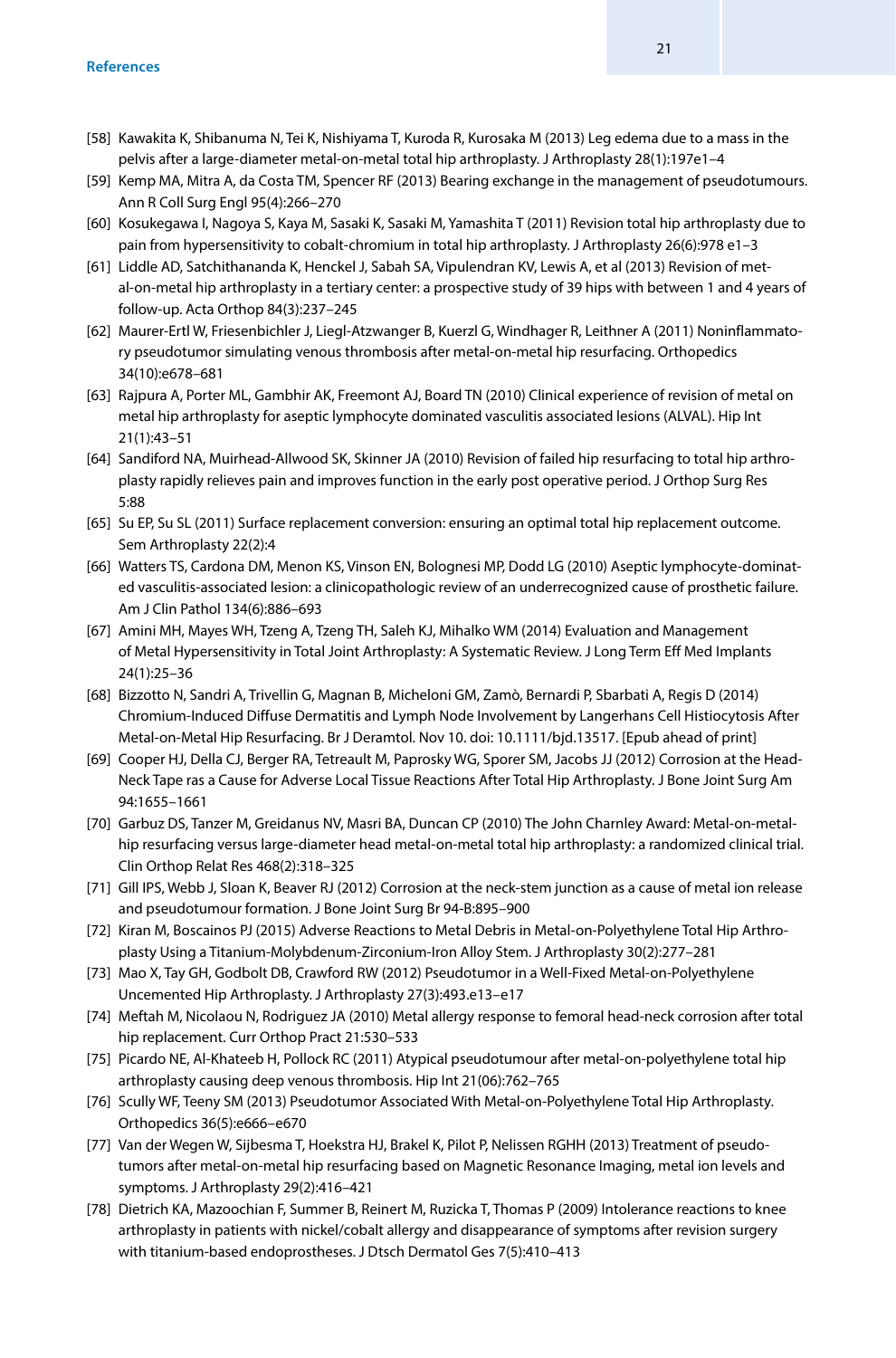- [79] Thomsen M, Rozak M, Thomas P (2011) Pain in a chromium-allergic patient with total knee arthroplasty: disappearance of symptoms after revision with a special surface-coated TKA–-a case report. Acta Orthop 82(3):386–388
- [80] Bergschmidt P, Bader R, Mittelmeier W (2010) Metal hypersensitivity in total knee arthroplasty: revision surgery using a ceramic femoral component – a case report. Knee 19(2):144–1447
- [81] Bergschmidt P, Kluess D, Zietz C, Finze S, Bader R, Mittelmeier W (2011) Composite ceramics in total knee arthroplasty: two-year experience in clinical application. Sem Arthroplasty 22(4):264–270